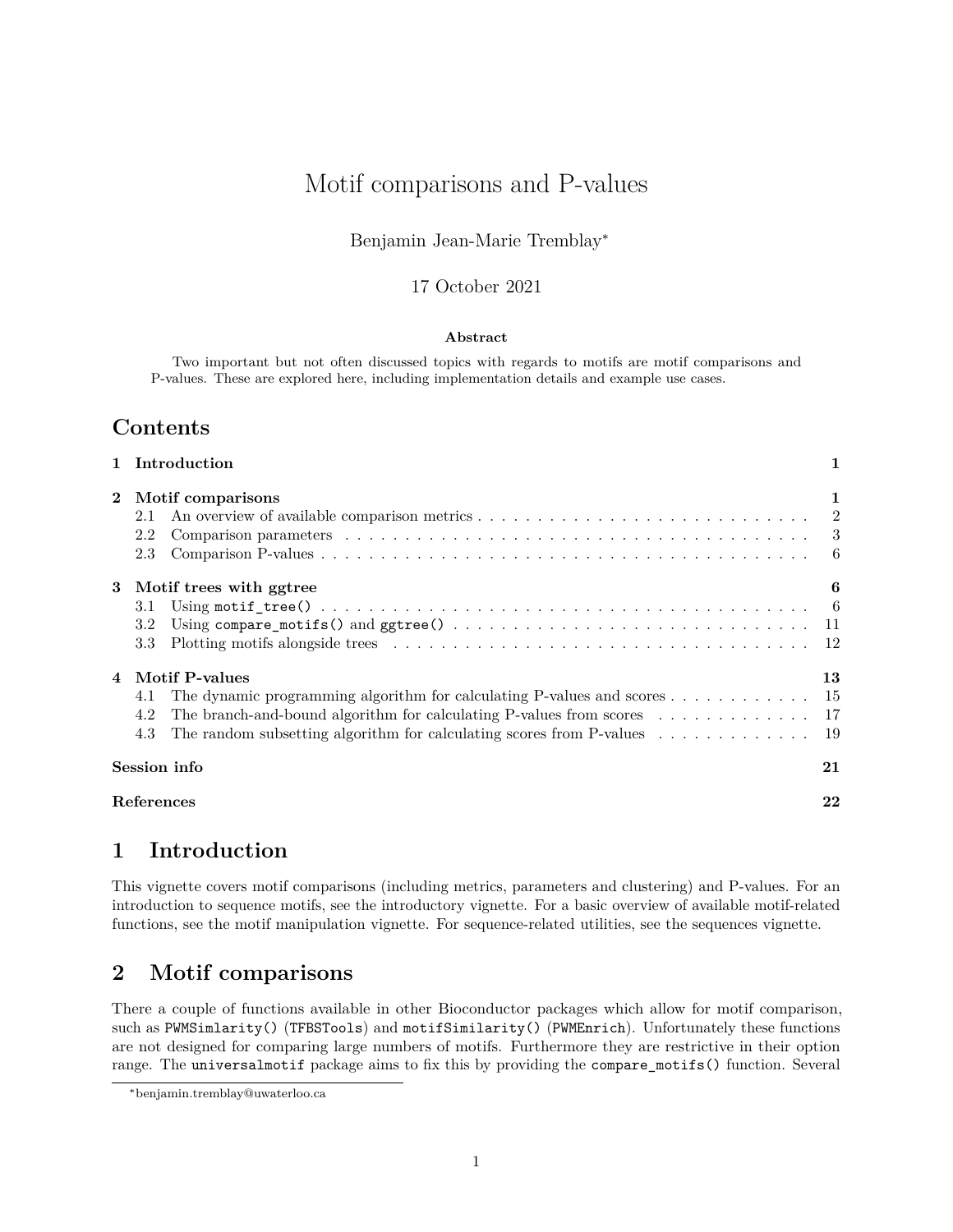other functions also make use of the core compare\_motifs() functionality, including merge\_motifs() and view\_motifs().

#### <span id="page-1-0"></span>**2.1 An overview of available comparison metrics**

This function has been written to allow comparisons using any of the following metrics:

- Euclidean distance (EUCL)
- Weighted Euclidean distance (WEUCL)
- Kullback-Leibler divergence (KL) (Kullback and Leibler 1951; Roepcke et al. 2005)
- Hellinger distance (HELL) (Hellinger 1909)
- Squared Euclidean distance (SEUCL)
- Manhattan distance (MAN)
- Pearson correlation coefficient (PCC)
- Weighted Pearson correlation coefficient (WPCC)
- Sandelin-Wasserman similarity (SW; or sum of squared distances) (Sandelin and Wasserman 2004)
- Average log-likelihood ratio (ALLR) (Wang and Stormo 2003)
- Lower limit average log-likelihood ratio (ALLR\_LL; minimum column score of -2) (Mahony, Auron, and Benos 2007)
- Bhattacharyya coefficient (BHAT) (Bhattacharyya 1943)

For clarity, here are the R implementations of these metrics:

```
EUCL \leftarrow function(c1, c2) {
  sqrt( sum( (c1 - c2)^2 ) )
}
WEUCL <- function(c1, c2, bkg1, bkg2) {
  sqrt( sum( (bkg1 + bkg2) * (c1 - c2)^2 ) )
}
KL <- function(c1, c2) {
  ( sum(c1 * log(c1 / c2)) + sum(c2 * log(c2 / c1)) ) / 2
}
HELL <- function(c1, c2) {
  sqrt( sum( ( sqrt(c1) - sqrt(c2) )^2 ) ) / sqrt(2)
}
SEUCL <- function(c1, c2) {
  sum( (c1 - c2)^2 )
}
MAN <- function(c1, c2) {
  sum ( abs(c1 - c2) )
}
PCC <- function(c1, c2) {
  n <- length(c1)
  top \leftarrow n * \text{sum}(c1 * c2) - \text{sum}(c1) * \text{sum}(c2)bot <- sqrt( ( n * sum(c1^2) - sum(c1)^2 ) * ( n * sum(c2^2) - sum(c2)^2 ) )
  top / bot
}
WPCC <- function(c1, c2, bkg1, bkg2) {
```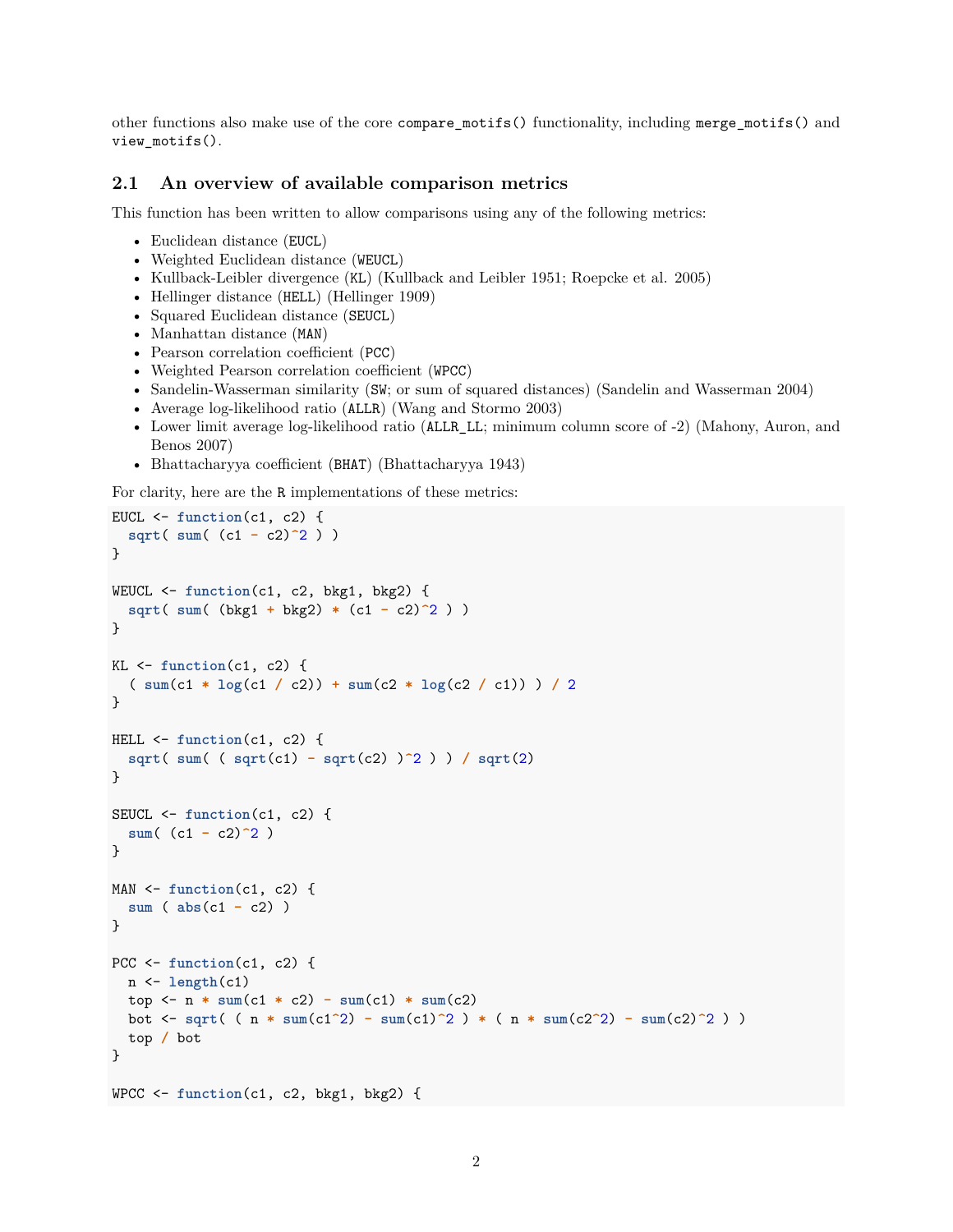```
weights <- bkg1 + bkg2
  mean1 <- sum(weights * c1)
  mean2 <- sum(weights * c2)
  var1 <- sum(weights * (c1 - mean1)^2)
  var2 <- sum(weights * (c2 - mean2)^2)
  cov <- sum(weights * (c1 - mean1) * (c2 - mean2))
  cov / sqrt(var1 * var2)
}
SW <- function(c1, c2) {
  2 - sum( (c1 - c2)^2 )
}
ALLR <- function(c1, c2, bkg1, bkg2, nsites1, nsites2) {
  left <- sum( c2 * nsites2 * log(c1 / bkg1) )
  right <- sum( c1 * nsites1 * log(c2 / bkg2) )
  ( left + right ) / ( nsites1 + nsites2 )
}
BHAT <- function(c1, c2) {
  sum( sqrt(c1 * c2) )
}
```
Motif comparison involves comparing a single column from each motif individually, and adding up the scores from all column comparisons. Since this causes the score to be highly dependent on motif length, the scores can instead be averaged using the arithmetic mean, geometric mean, median, or Fisher Z-transform.

If you're curious as to how the comparison metrics perform, two columns can be compared individually using compare\_columns():

```
c1 <- c(0.7, 0.1, 0.1, 0.1)
c2 <- c(0.5, 0.0, 0.2, 0.3)
compare_columns(c1, c2, "PCC")
#> [1] 0.8006408
compare_columns(c1, c2, "EUCL")
#> [1] 0.3162278
```
Note that some metrics do not work with zero values, and small pseudocounts are automatically added to motifs for the following:

 $\bullet$  KI. • ALLR

• ALLR\_LL

As seen in figure [1,](#page-3-0) the distributions for random individual column comparisons tend to be very skewed. This is usually remedied when comparing the entire motif, though some metrics still perform poorly in this regard.

#> `summarise()` has grouped output by 'key'. You can override using the `.groups` #> argument.

#### <span id="page-2-0"></span>**2.2 Comparison parameters**

There are several key parameters to keep in mind when comparing motifs. Some of these are:

- method: one of the metrics listed previously
- tryRC: choose whether to try comparing the reverse complements of each motif as well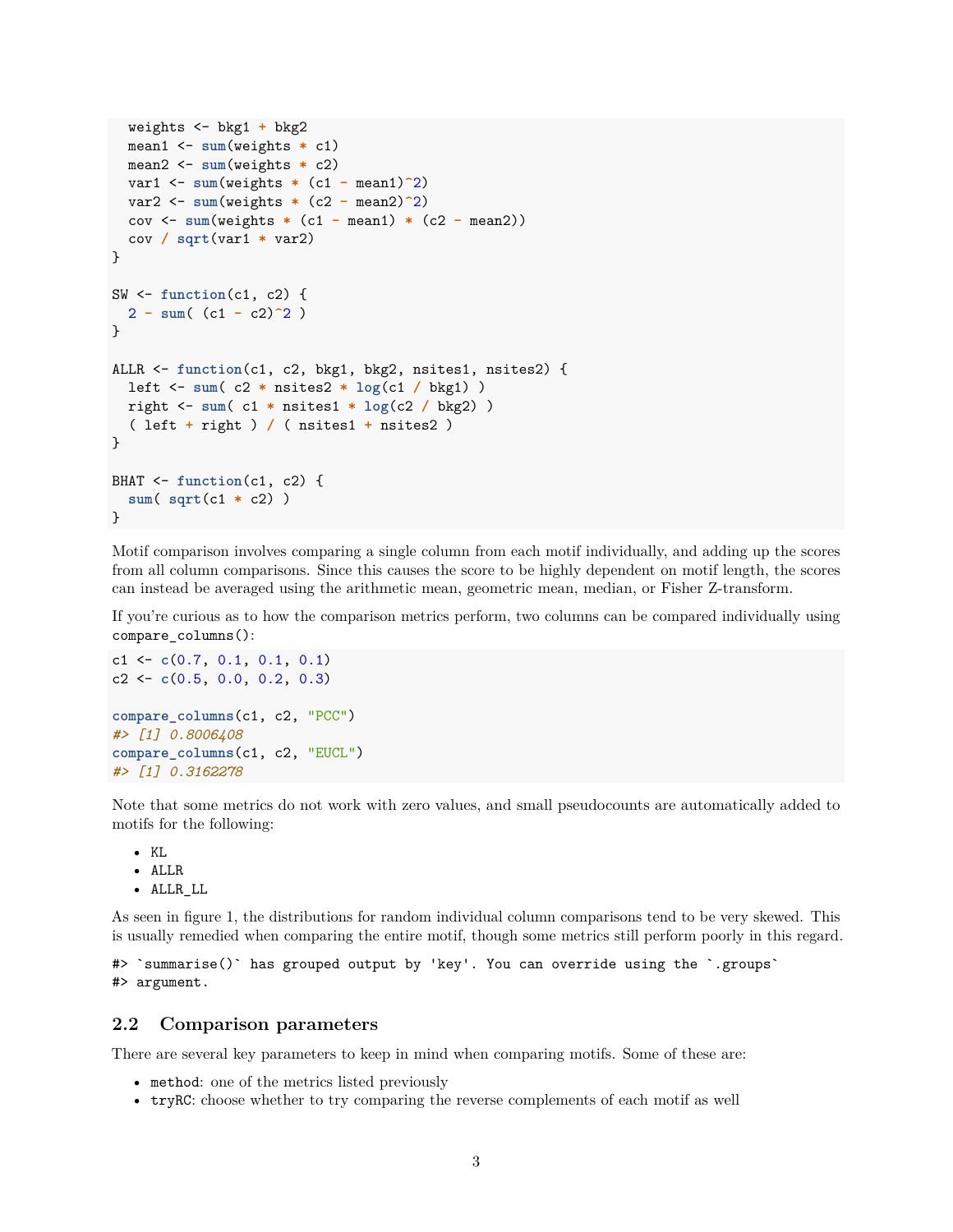

<span id="page-3-0"></span>Figure 1: Distributions of scores from approximately 500 random motif and individual column comparisons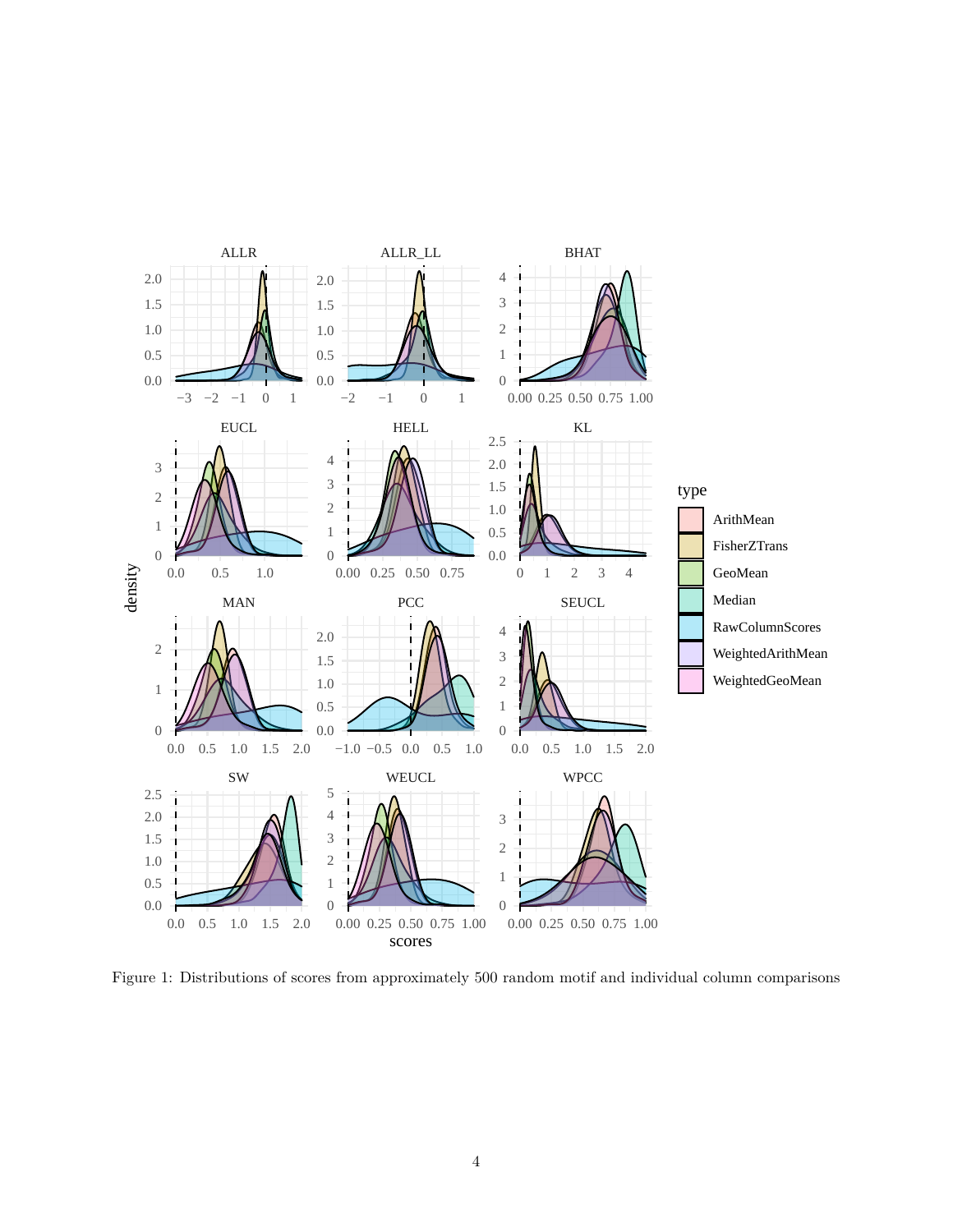- min.overlap: limit the amount of allowed overhang between the two motifs
- min.mean.ic, min.position.ic: don't allow low IC alignments or positions to contribute to the final score
- score.strat: how to combine individual column scores in an alignment

See the following example for an idea as to how some of these settings impact scores:



Figure 2: Example scores from comparing two motifs

| type       | method       | default      | normalised   | checkIC   |
|------------|--------------|--------------|--------------|-----------|
| similarity | <b>PCC</b>   | 0.5145697    | 0.3087418    | 0.9356122 |
| similarity | WPCC         | 0.6603253    | 0.5045159    | 0.9350947 |
| distance   | <b>EUCL</b>  | 0.5489863    | 0.7401466    | 0.2841903 |
| similarity | <b>SW</b>    | 1.5579529    | 1.2057098    | 1.8955966 |
| distance   | KL           | 0.9314823    | 1.2424547    | 0.1975716 |
| similarity | ALLR.        | $-0.3158358$ | $-0.1895015$ | 0.4577374 |
| similarity | <b>BHAT</b>  | 0.7533046    | 0.6026437    | 0.9468133 |
| distance   | <b>HELL</b>  | 0.4154478    | 0.2492687    | 0.2123219 |
| distance   | <b>WEUCL</b> | 0.3881919    | 0.5233627    | 0.2009529 |
| distance   | <b>SEUCL</b> | 0.4420471    | 0.2652283    | 0.1044034 |
| distance   | MAN          | 0.8645563    | 0.5187338    | 0.4710645 |
| similarity | ALLR LL      | $-0.1706669$ | $-0.1024001$ | 0.4577374 |

Table 1: Comparing two motifs with various settings

Settings used in the previous table:

- normalised: normalise.scores = TRUE
- checkIC: min.position.ic = 0.25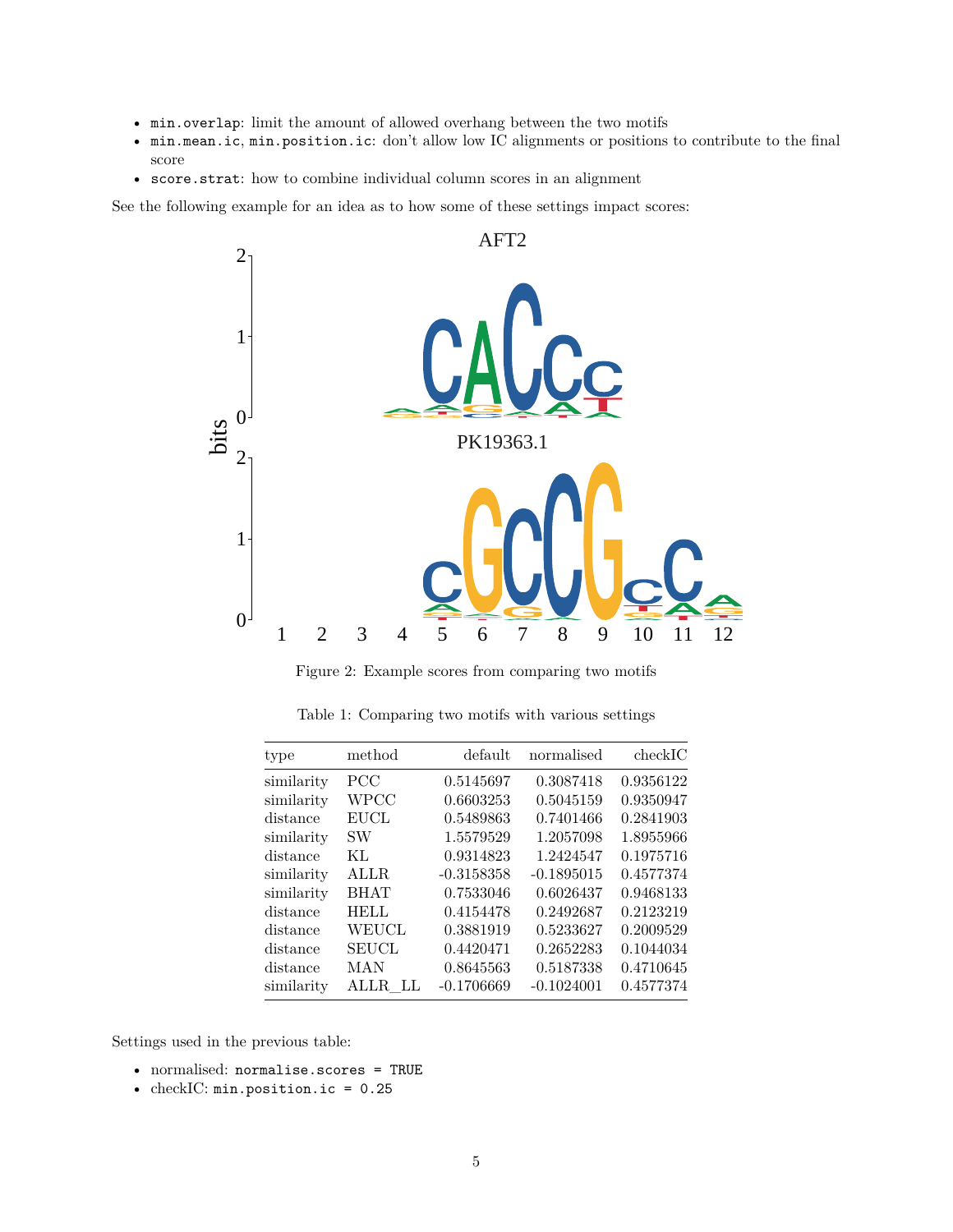### <span id="page-5-0"></span>**2.3 Comparison P-values**

By default, compare\_motifs() will compare all motifs provided and return a matrix. The compare.to will cause compare\_motifs() to return P-values.

```
library(universalmotif)
library(MotifDb)
motifs <- filter_motifs(MotifDb, organism = "Athaliana")
#> motifs converted to class 'universalmotif'
# Compare the first motif with everything and return P-values
head(compare_motifs(motifs, 1))
#> Warning in compare_motifs(motifs, 1): Some comparisons failed due to low motif
#> IC
#> DataFrame with 6 rows and 8 columns
#> subject subject.i target target.i score logPval
#> <character> <numeric> <character> <integer> <numeric> <numeric>
#> 1 ORA59 1 ERF11 [duplicated #6.. 1371 0.991211 -13.5452
#> 2 ORA59 1 CRF4 [duplicated #566] 1195 0.990756 -13.5247
#> 3 ORA59 1 LOB 1297 0.987357 -13.3725
#> 4 ORA59 1 ERF15 618 0.977213 -12.9254
#> 5 ORA59 1 ERF2 [duplicated #294] 649 0.973871 -12.7804
#> 6 ORA59 1 ERF2 [duplicated #483] 1033 0.973871 -12.7804
#> Pval Eval
#> <numeric> <numeric>
#> 1 1.31042e-06 0.00359318
#> 2 1.33754e-06 0.00366754
#> 3 1.55744e-06 0.00427049
#> 4 2.43548e-06 0.00667809
#> 5 2.81553e-06 0.00772019
#> 6 2.81553e-06 0.00772019
```
P-values are made possible by estimating distribution (usually the best fitting distribution for motif comparisons) parameters from randomized motif scores, then using the appropriate stats::p\*() distribution function to return P-values. These estimated parameters are pre-computed with make\_DBscores() and stored as JASPAR2018 CORE DBSCORES and JASPAR2018 CORE DBSCORES NORM. Since changing any of the settings and motif sizes will affect the estimated distribution parameters, estimated parameters have been pre-computed for a variety of these. See ?make\_DBscores if you would like to generate your own set of pre-computed scores using your own parameters and motifs.

# <span id="page-5-1"></span>**3 Motif trees with ggtree**

### <span id="page-5-2"></span>**3.1 Using motif\_tree()**

Additionally, this package introduces the motif\_tree() function for generating basic tree-like diagrams for comparing motifs. This allows for a visual result from compare\_motifs(). All options from compare\_motifs() are available in motif\_tree(). This function uses the ggtree package and outputs a ggplot object (from the ggplot2 package), so altering the look of the trees can be done easily after motif\_tree() has already been run.

```
library(universalmotif)
library(MotifDb)
motifs <- filter_motifs(MotifDb, family = c("AP2", "B3", "bHLH", "bZIP",
```

```
"AT hook"))
```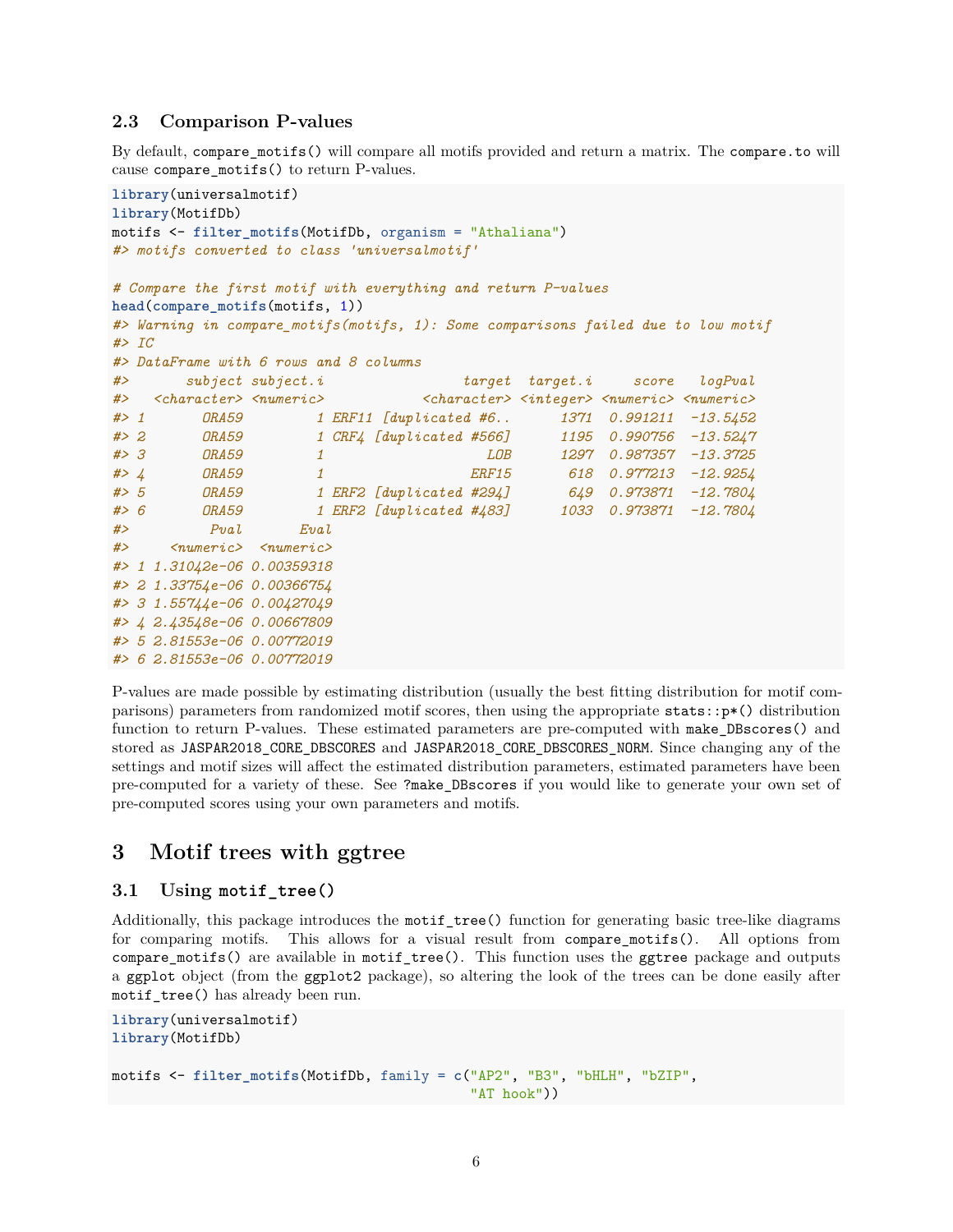```
#> motifs converted to class 'universalmotif'
motifs <- motifs[sample(seq_along(motifs), 100)]
tree <- motif tree(motifs, layout = "daylight", linecol = "family")
#> The "tiponly = TRUE" can be replaced by type="tips".
#> The "tiponly = TRUE" can be replaced by type="tips".
#> The "tiponly = TRUE" can be replaced by type="tips".
#> The "tiponly = TRUE" can be replaced by type="tips".
#> The "tiponly = TRUE" can be replaced by type="tips".
#> The "tiponly = TRUE" can be replaced by type="tips".
#> The "tiponly = TRUE" can be replaced by type="tips".
#> The "tiponly = TRUE" can be replaced by type="tips".
#> The "tiponly = TRUE" can be replaced by type="tips".
#> The "tiponly = TRUE" can be replaced by type="tips".
#> The "tiponly = TRUE" can be replaced by type="tips".
#> The "tiponly = TRUE" can be replaced by type="tips".
#> The "tiponly = TRUE" can be replaced by type="tips".
#> The "tiponly = TRUE" can be replaced by type="tips".
#> The "tiponly = TRUE" can be replaced by type="tips".
#> The "tiponly = TRUE" can be replaced by type="tips".
#> The "tiponly = TRUE" can be replaced by type="tips".
#> The "tiponly = TRUE" can be replaced by type="tips".
#> The "tiponly = TRUE" can be replaced by type="tips".
#> The "tiponly = TRUE" can be replaced by type="tips".
#> The "tiponly = TRUE" can be replaced by type="tips".
#> The "tiponly = TRUE" can be replaced by type="tips".
#> The "tiponly = TRUE" can be replaced by type="tips".
#> The "tiponly = TRUE" can be replaced by type="tips".
#> The "tiponly = TRUE" can be replaced by type="tips".
#> The "tiponly = TRUE" can be replaced by type="tips".
#> The "tiponly = TRUE" can be replaced by type="tips".
#> The "tiponly = TRUE" can be replaced by type="tips".
#> The "tiponly = TRUE" can be replaced by type="tips".
#> The "tiponly = TRUE" can be replaced by type="tips".
#> The "tiponly = TRUE" can be replaced by type="tips".
#> The "tiponly = TRUE" can be replaced by type="tips".
#> The "tiponly = TRUE" can be replaced by type="tips".
#> The "tiponly = TRUE" can be replaced by type="tips".
#> The "tiponly = TRUE" can be replaced by type="tips".
#> The "tiponly = TRUE" can be replaced by type="tips".
#> The "tiponly = TRUE" can be replaced by type="tips".
#> The "tiponly = TRUE" can be replaced by type="tips".
#> The "tiponly = TRUE" can be replaced by type="tips".
#> The "tiponly = TRUE" can be replaced by type="tips".
#> The "tiponly = TRUE" can be replaced by type="tips".
#> The "tiponly = TRUE" can be replaced by type="tips".
#> The "tiponly = TRUE" can be replaced by type="tips".
#> The "tiponly = TRUE" can be replaced by type="tips".
#> The "tiponly = TRUE" can be replaced by type="tips".
#> The "tiponly = TRUE" can be replaced by type="tips".
#> The "tiponly = TRUE" can be replaced by type="tips".
#> The "tiponly = TRUE" can be replaced by type="tips".
#> The "tiponly = TRUE" can be replaced by type="tips".
#> The "tiponly = TRUE" can be replaced by type="tips".
```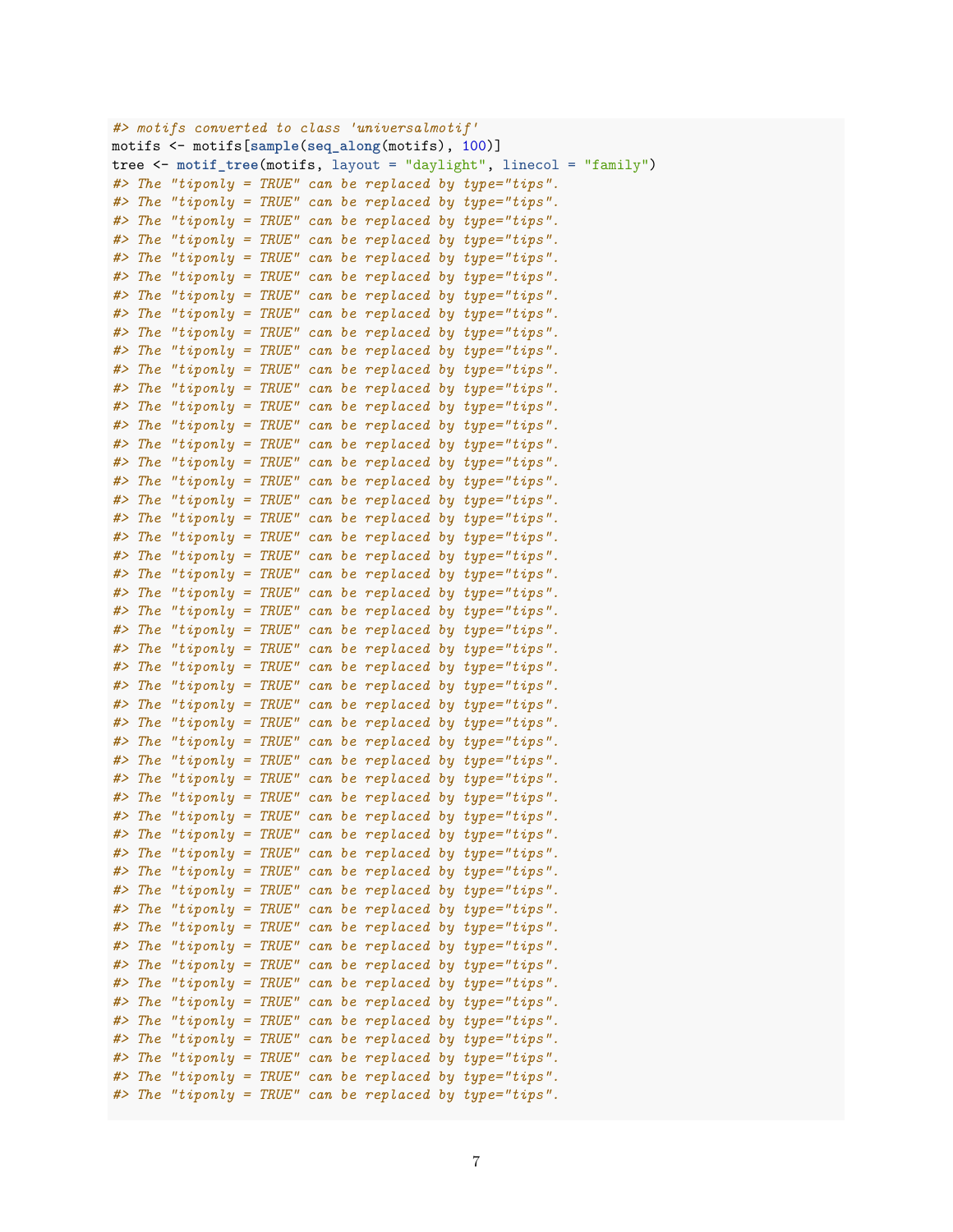| #> | <b>The</b> | "tiponly = $TRUE"$         |                                |              |     |                    | can be replaced by type="tips". |
|----|------------|----------------------------|--------------------------------|--------------|-----|--------------------|---------------------------------|
| #> | The        | "tiponly $=$               |                                | TRUE"        |     |                    | can be replaced by type="tips". |
| #> | The        | " $tiponly =$              |                                | <i>TRUE"</i> |     |                    | can be replaced by type="tips". |
| #> | The        | " $tiponly =$              |                                | <i>TRUE"</i> | can |                    | be replaced by type="tips".     |
| #> | The        | " $tiponly =$              |                                | <b>TRUE"</b> | can |                    | be replaced by type="tips".     |
| #> | The        | " $tiponly =$              |                                | <b>TRUE"</b> | can |                    | be replaced by type="tips".     |
| #> | The        | " $tiponly =$              |                                | <i>TRUE"</i> | can |                    | be replaced by type="tips".     |
| #> | <b>The</b> | " $tiponly =$              |                                | <i>TRUE"</i> | can |                    | be replaced by type="tips".     |
| #> | The        | " $tiponly =$              |                                | TRUE"        | can |                    | be replaced by type="tips".     |
| #> | The        | " $tiponly =$              |                                | TRUE"        | can |                    | be replaced by type="tips".     |
| #> | <b>The</b> | "tiponly $=$               |                                | <b>TRUE"</b> | can |                    | be replaced by type="tips".     |
| #> | The        | " $tiponly =$              |                                | <b>TRUE"</b> | can |                    | be replaced by type="tips".     |
| #> | The        | "tip only                  | $\qquad \qquad =\qquad \qquad$ | <b>TRUE"</b> | can |                    | be replaced by type="tips".     |
| #> | The        | "tip only                  | $\qquad \qquad =\qquad \qquad$ | <b>TRUE"</b> | can |                    | be replaced by type="tips".     |
| #> | The        | "tip only                  | $\qquad \qquad =\qquad \qquad$ | <b>TRUE"</b> | can |                    | be replaced by type="tips".     |
| #> | The        |                            | $\qquad \qquad =\qquad \qquad$ |              |     |                    |                                 |
| #> |            | "tip only                  |                                | <b>TRUE"</b> | can |                    | be replaced by type="tips".     |
| #> | The        | "tip only<br>" $tiponly =$ | $\qquad \qquad =\qquad \qquad$ | <b>TRUE"</b> | can |                    | be replaced by type="tips".     |
|    | <b>The</b> |                            |                                | <b>TRUE"</b> | can |                    | be replaced by type="tips".     |
| #> | The        | " $tiponly =$              |                                | <b>TRUE"</b> | can |                    | be replaced by type="tips".     |
| #> | The        | " $tiponly =$              |                                | <b>TRUE"</b> | can |                    | be replaced by type="tips".     |
| #> | The        | " $tiponly =$              |                                | <b>TRUE"</b> | can | be replaced by     | $type="tips"$ .                 |
| #> | The        | " $tiponly =$              |                                | <b>TRUE"</b> | can | be replaced by     | $type="tips"$ .                 |
| #> | The        | " $tiponly =$              |                                | <b>TRUE"</b> | can | be replaced by     | $type="tips"$ .                 |
| #> | The        | " $tiponly =$              |                                | <b>TRUE"</b> | can | be replaced by     | $type="tips"$ .                 |
| #> | The        | " $tiponly =$              |                                | <b>TRUE"</b> | can | be replaced by     | $type="tips"$ .                 |
| #> | The        | "tip only                  | $\equiv$                       | TRUE"        | can | be replaced by     | $type="tips"$ .                 |
| #> | <b>The</b> | "tip only                  | $\equiv$                       | <b>TRUE"</b> | can | be replaced by     | $type="tips"$ .                 |
| #> | The        | "tip only                  | $=$                            | <b>TRUE"</b> | can | be replaced by     | $type="tips"$ .                 |
| #> | The        | "tip only                  | =                              | <b>TRUE"</b> | can | be replaced by     | $type="tips"$ .                 |
| #> | <b>The</b> | "tiponly                   | =                              | TRUE"        | can | be replaced by     | $type="tips"$ .                 |
| #> | The        | "tiponly                   | =                              | TRUE"        | can | be replaced by     | $type="tips"$ .                 |
| #> | The        | "tiponly                   | =                              | TRUE"        | can | be replaced by     | $type="tips"$ .                 |
| #> | The        | "tiponly                   | =                              | <b>TRUE"</b> | can | be replaced by     | $type="tips"$ .                 |
| #> | <b>The</b> | "tiponly                   | =                              | TRUE"        | can |                    | be replaced by type="tips".     |
| #> | <b>The</b> | "tiponly                   | $=$                            | TRUE"        | can |                    | be replaced by type="tips".     |
| #> | <b>The</b> | "tiponly                   | $\equiv$                       | TRUE"        | can |                    | be replaced by type="tips".     |
| #> | The        | "tiponly $=$               |                                | TRUE"        |     | can be replaced by | $type="tips"$ .                 |
| #> | The        | "tiponly = $TRUE"$         |                                |              |     |                    | can be replaced by type="tips". |
| #> | The        | "tiponly =                 |                                | <b>TRUE"</b> |     | can be replaced by | $type="tips"$ .                 |
| #> | The        | " $tiponly =$              |                                | <b>TRUE"</b> |     | can be replaced by | $type="tips"$ .                 |
| #> | The        | " $tiponly =$              |                                | TRUE"        | can | be replaced by     | $type="tips"$ .                 |
| #> | <b>The</b> | "tip only                  | $=$                            | TRUE"        | can | be replaced by     | $type="tips"$ .                 |
| #> | <b>The</b> | "tip only                  | $=$                            | TRUE"        | can | be replaced by     | $type="tips"$ .                 |
| #> | <b>The</b> | "tiponly                   | Ξ                              | <b>TRUE"</b> | can | be replaced by     | $type="tips"$ .                 |
| #> | <b>The</b> | "tip only                  | Ξ                              | TRUE"        | can | be replaced by     | $type="tips"$ .                 |
| #> | The        | "tip only                  | Ξ                              | TRUE"        | can | be replaced by     | $type="tips"$ .                 |
| #> | The        | "tip only                  | Ξ                              | TRUE"        | can | be replaced by     | $type="tips"$ .                 |
| #> | The        | "tip only                  | Ξ                              | TRUE"        | can | be replaced by     | $type="tips"$ .                 |
| #> | The        | "tip only                  | Ξ                              | TRUE"        | can | be replaced by     | $type="tips"$ .                 |
| #> | The        | "tip only                  | Ξ                              | TRUE"        |     | be replaced by     | $type="tips"$ .                 |
| #> | The        |                            | $=$                            | TRUE"        | can | be replaced by     | $type="tips"$ .                 |
| #> | The        | "tip only                  | $=$                            | TRUE"        | can |                    |                                 |
|    |            | "tip only                  |                                |              | can | be replaced by     | $type="tips"$ .                 |
| #> | <b>The</b> | "tiponly $=$               |                                | TRUE"        | can | be replaced by     | $type="tips"$ .                 |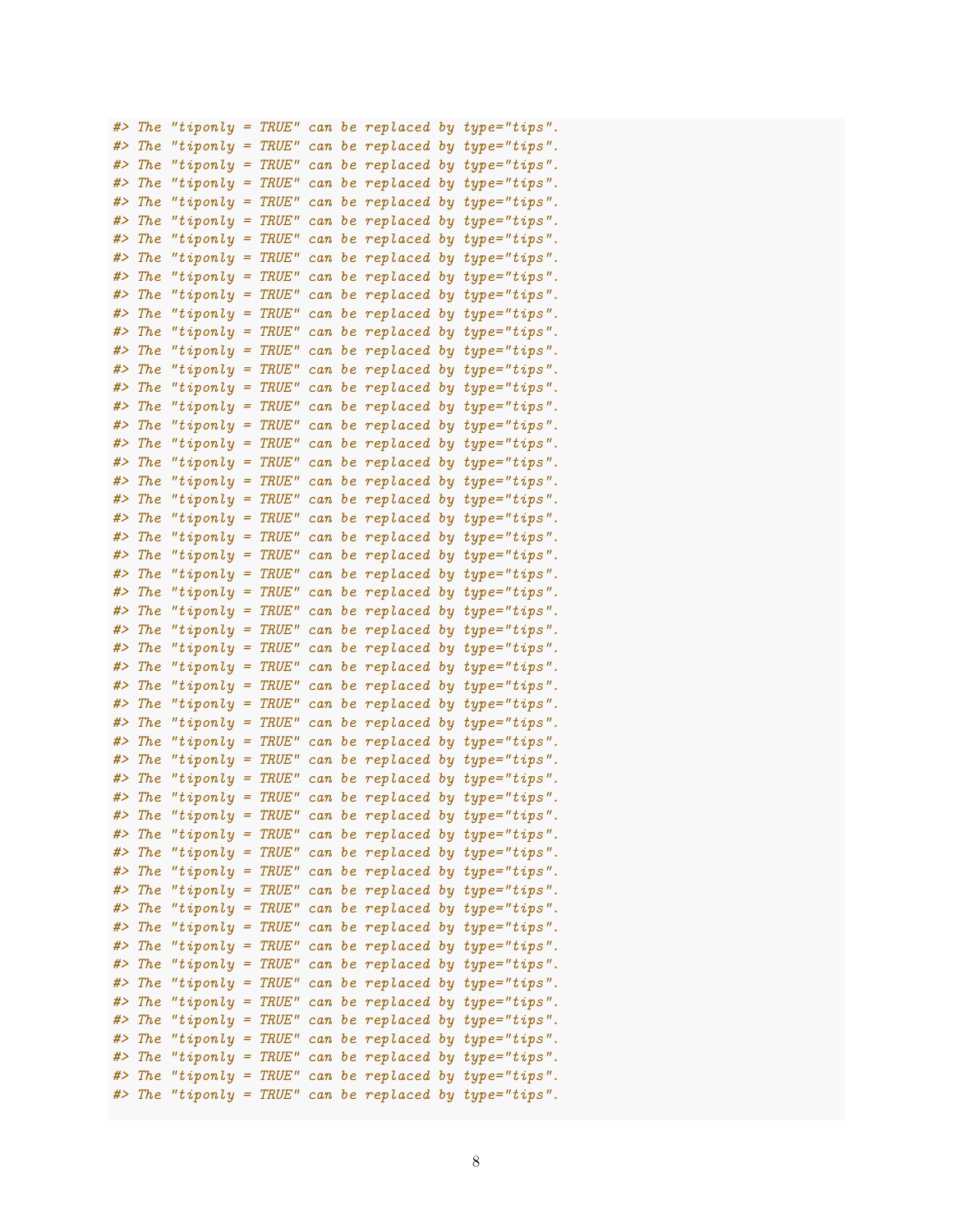| #> | <b>The</b> | "tiponly $=$        |     | TRUE"        |        |    |                    |    | can be replaced by type="tips". |
|----|------------|---------------------|-----|--------------|--------|----|--------------------|----|---------------------------------|
| #> | The        | "tip only           | $=$ | TRUE"        |        |    |                    |    | can be replaced by type="tips". |
| #> | The        | "tip only           | $=$ | TRUE"        |        |    |                    |    | can be replaced by type="tips". |
| #> | The        | "tip only           | $=$ | TRUE"        |        |    |                    |    | can be replaced by type="tips". |
| #> | The        | "tip only           | $=$ | TRUE"        | can    |    |                    |    | be replaced by type="tips".     |
| #> | The        | "tip only           | $=$ | TRUE"        | can    |    | be replaced by     |    | $type="tips"$ .                 |
| #> | The        | "tip only           | $=$ | TRUE"        | can    |    | be replaced by     |    | $type="tips"$ .                 |
| #> | The        | "tip only           | $=$ | TRUE"        | can    |    | be replaced by     |    | $type="tips"$ .                 |
| #> | The        | "tip only           | $=$ | TRUE"        | can    |    |                    |    | be replaced by type="tips".     |
| #> | The        | "tiponly            | $=$ | TRUE"        | can    |    | be replaced by     |    | $type="tips"$ .                 |
| #> | The        | "tiponly            | $=$ | TRUE"        | can    |    |                    |    | be replaced by type="tips".     |
| #> | The        | "tip only           | =   | <b>TRUE"</b> | can    |    |                    |    | be replaced by type="tips".     |
| #> | The        | "tip only           | =   | <b>TRUE"</b> | can    |    |                    |    | be replaced by type="tips".     |
| #> | The        | "tiponly            | =   | TRUE"        | can    |    |                    |    | be replaced by type="tips".     |
| #> | The        | "tiponly            | =   | TRUE"        | can    |    | be replaced by     |    | $type="tips"$ .                 |
| #> | The        | "tiponly            | =   | TRUE"        | can    |    | be replaced by     |    | $type="tips"$ .                 |
| #> | The        | "tiponly            | =   | TRUE"        | can    |    | be replaced by     |    | $type="tips"$ .                 |
| #> | The        | "tip only           | =   | <b>TRUE"</b> | can    |    | be replaced by     |    | $type="tips"$ .                 |
| #> | The        | "tiponly            | =   | <b>TRUE"</b> |        |    | can be replaced by |    | $type="tips"$ .                 |
| #> | The        |                     |     | TRUE"        |        |    |                    |    |                                 |
|    |            | "tiponly            | =   | TRUE"        | $c$ an |    | be replaced by     |    | $type="tips"$ .                 |
| #> | The        | "tiponly            | =   |              | can    |    | be replaced by     |    | $type="tips"$ .                 |
| #> | The        | "tiponly            | =   | TRUE"        | can    |    | be replaced by     |    | $type="tips"$ .                 |
| #> | The        | "tiponly            | =   | TRUE"        | can    |    | be replaced by     |    | $type="tips"$ .                 |
| #> | The        | "tiponly            | =   | TRUE"        | can    |    | be replaced by     |    | $type="tips"$ .                 |
| #> | The        | "tiponly            | =   | TRUE"        | can    |    | be replaced by     |    | $type="tips"$ .                 |
| #> | The        | "tiponly            | =   | TRUE"        | can    |    | be replaced by     |    | $type="tips"$ .                 |
| #> | <b>The</b> | "tip only           | =   | TRUE"        | can    |    | be replaced by     |    | $type="tips"$ .                 |
| #> | The        | "tiponly            | =   | TRUE"        | can    | be | replaced by        |    | $type="tips"$ .                 |
| #> | The        | "tiponly            | =   | TRUE"        | can    | bе | replaced by        |    | $type="tips"$ .                 |
| #> | The        | "tiponly            | =   | TRUE"        | can    | bе | replaced by        |    | $type="tips"$ .                 |
| #> | The        | "tiponly            | =   | TRUE"        | can    | bе | replaced by        |    | $type="tips"$ .                 |
| #> | The        | "tiponly            | =   | TRUE"        | can    | bе | replaced by        |    | $type="tips"$ .                 |
| #> | The        | "tiponly            | =   | TRUE"        | can    | bе | replaced by        |    | $type="tips"$ .                 |
| #> | The        | "tiponly            | =   | TRUE"        | can    | bе | replaced by        |    | $type="tips"$ .                 |
| #> | <b>The</b> | "tiponly            | Ξ   | TRUE"        | can    | be | replaced by        |    | $type="tips"$ .                 |
| #> | <b>The</b> | "tiponly            | Ξ   | TRUE"        | can    | be | replaced by        |    | $type="tips"$ .                 |
| #> | The        | "tip only           | Ξ   | TRUE"        |        |    |                    |    | can be replaced by type="tips". |
| #> | The        | " $tiponly$ = TRUE" |     |              |        |    |                    |    | can be replaced by type="tips"  |
| #> | <b>The</b> | "tiponly =          |     | <b>TRUE"</b> |        |    | can be replaced by |    | $type="tips"$ .                 |
| #> | The        | "tip only           | =   | TRUE"        |        |    | can be replaced by |    | $type="tips"$ .                 |
| #> | The        | "tip only           | =   | TRUE"        |        |    | can be replaced by |    | $type="tips"$ .                 |
| #> | The        | "tip only           | Ξ   | TRUE"        |        |    | can be replaced by |    | $type="tips"$ .                 |
| #> | The        | "tiponly            | Ξ   | TRUE"        |        |    | can be replaced by |    | $type="tips"$ .                 |
| #> | <b>The</b> | "tiponly            | Ξ   | TRUE"        |        |    | can be replaced by |    | $type="tips"$ .                 |
| #> | The        | "tip only           | =   | TRUE"        |        |    | can be replaced by |    | $type="tips"$ .                 |
| #> | The        | "tip only           | =   | TRUE"        |        |    | can be replaced by |    | $type="tips"$ .                 |
| #> | The        | "tip only           | =   | TRUE"        |        |    | can be replaced by |    | $type="tips"$ .                 |
| #> | The        | "tip only           | =   | TRUE"        |        |    | can be replaced by |    | $type="tips"$ .                 |
| #> | The        | "tip only           | =   | TRUE"        | can    |    | be replaced by     |    | $type="tips"$ .                 |
| #> | The        | "tip only           | =   | TRUE"        | can    |    | be replaced by     |    | $type="tips"$ .                 |
| #> | The        | "tip only           | =   | TRUE"        | can    |    | be replaced by     |    | $type="tips"$ .                 |
| #> | The        | "tiponly            | =   | TRUE"        | can    |    | be replaced        | by | $type="tips"$ .                 |
| #> | <b>The</b> | "tip only           | $=$ | TRUE"        | can    |    | be replaced by     |    | $type="tips"$ .                 |
|    |            |                     |     |              |        |    |                    |    |                                 |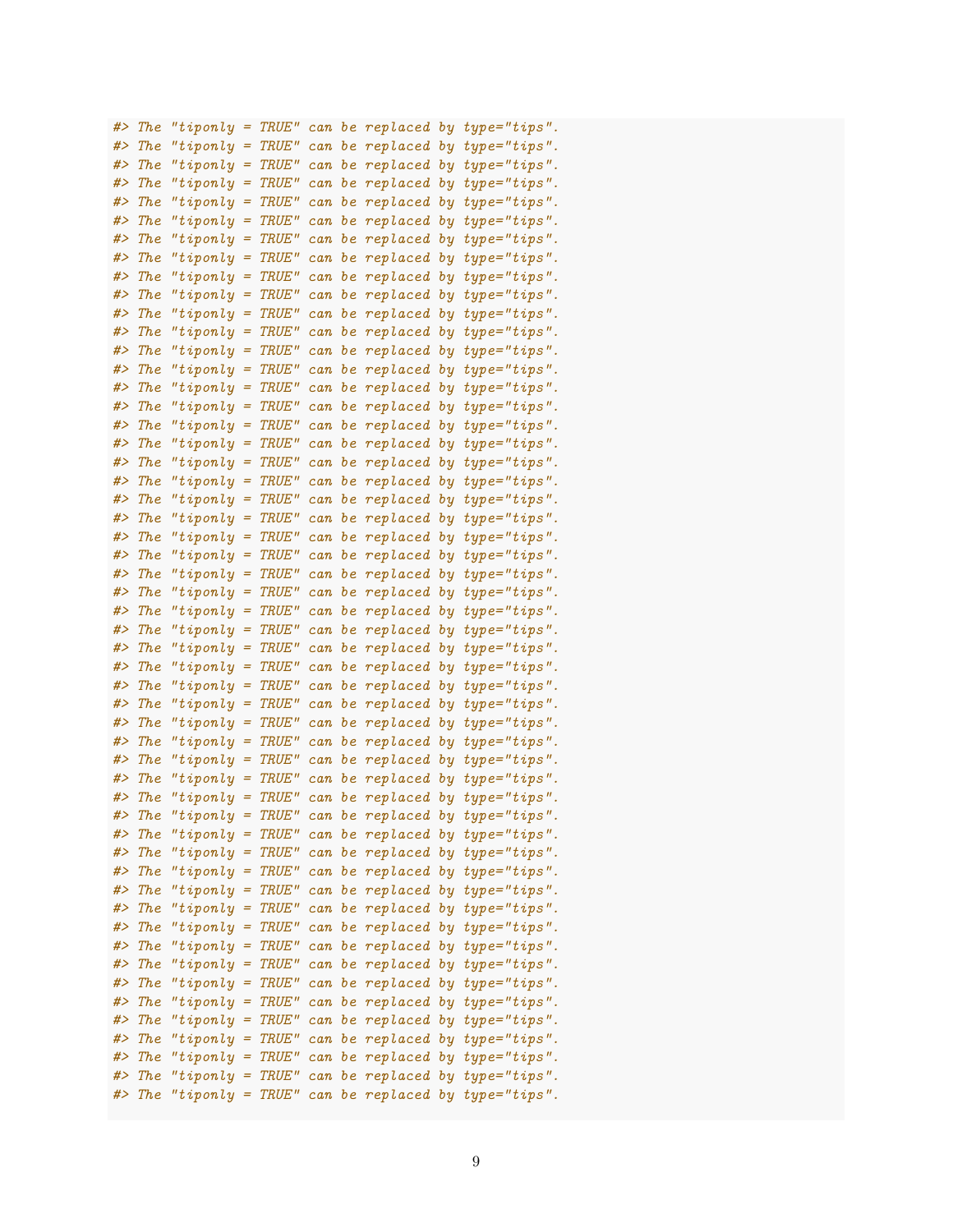```
#> The "tiponly = TRUE" can be replaced by type="tips".
#> The "tiponly = TRUE" can be replaced by type="tips".
#> The "tiponly = TRUE" can be replaced by type="tips".
#> The "tiponly = TRUE" can be replaced by type="tips".
#> The "tiponly = TRUE" can be replaced by type="tips".
#> The "tiponly = TRUE" can be replaced by type="tips".
#> The "tiponly = TRUE" can be replaced by type="tips".
#> The "tiponly = TRUE" can be replaced by type="tips".
#> The "tiponly = TRUE" can be replaced by type="tips".
#> The "tiponly = TRUE" can be replaced by type="tips".
#> The "tiponly = TRUE" can be replaced by type="tips".
#> The "tiponly = TRUE" can be replaced by type="tips".
#> The "tiponly = TRUE" can be replaced by type="tips".
#> The "tiponly = TRUE" can be replaced by type="tips".
#> The "tiponly = TRUE" can be replaced by type="tips".
#> The "tiponly = TRUE" can be replaced by type="tips".
#> The "tiponly = TRUE" can be replaced by type="tips".
#> The "tiponly = TRUE" can be replaced by type="tips".
#> The "tiponly = TRUE" can be replaced by type="tips".
#> The "tiponly = TRUE" can be replaced by type="tips".
#> The "tiponly = TRUE" can be replaced by type="tips".
#> The "tiponly = TRUE" can be replaced by type="tips".
#> The "tiponly = TRUE" can be replaced by type="tips".
#> The "tiponly = TRUE" can be replaced by type="tips".
#> The "tiponly = TRUE" can be replaced by type="tips".
#> The "tiponly = TRUE" can be replaced by type="tips".
#> The "tiponly = TRUE" can be replaced by type="tips".
#> The "tiponly = TRUE" can be replaced by type="tips".
#> The "tiponly = TRUE" can be replaced by type="tips".
#> The "tiponly = TRUE" can be replaced by type="tips".
#> The "tiponly = TRUE" can be replaced by type="tips".
#> The "tiponly = TRUE" can be replaced by type="tips".
#> The "tiponly = TRUE" can be replaced by type="tips".
#> The "tiponly = TRUE" can be replaced by type="tips".
#> The "tiponly = TRUE" can be replaced by type="tips".
#> The "tiponly = TRUE" can be replaced by type="tips".
#> The "tiponly = TRUE" can be replaced by type="tips".
#> The "tiponly = TRUE" can be replaced by type="tips".
#> The "tiponly = TRUE" can be replaced by type="tips".
#> The "tiponly = TRUE" can be replaced by type="tips".
#> The "tiponly = TRUE" can be replaced by type="tips".
#> The "tiponly = TRUE" can be replaced by type="tips".
#> The "tiponly = TRUE" can be replaced by type="tips".
#> Average angle change [1] 0.0862964871233038
#> Average angle change [2] 0.0243272021550835
## Make some changes to the tree in regular ggplot2 fashion:
# tree <- tree + ...
```
tree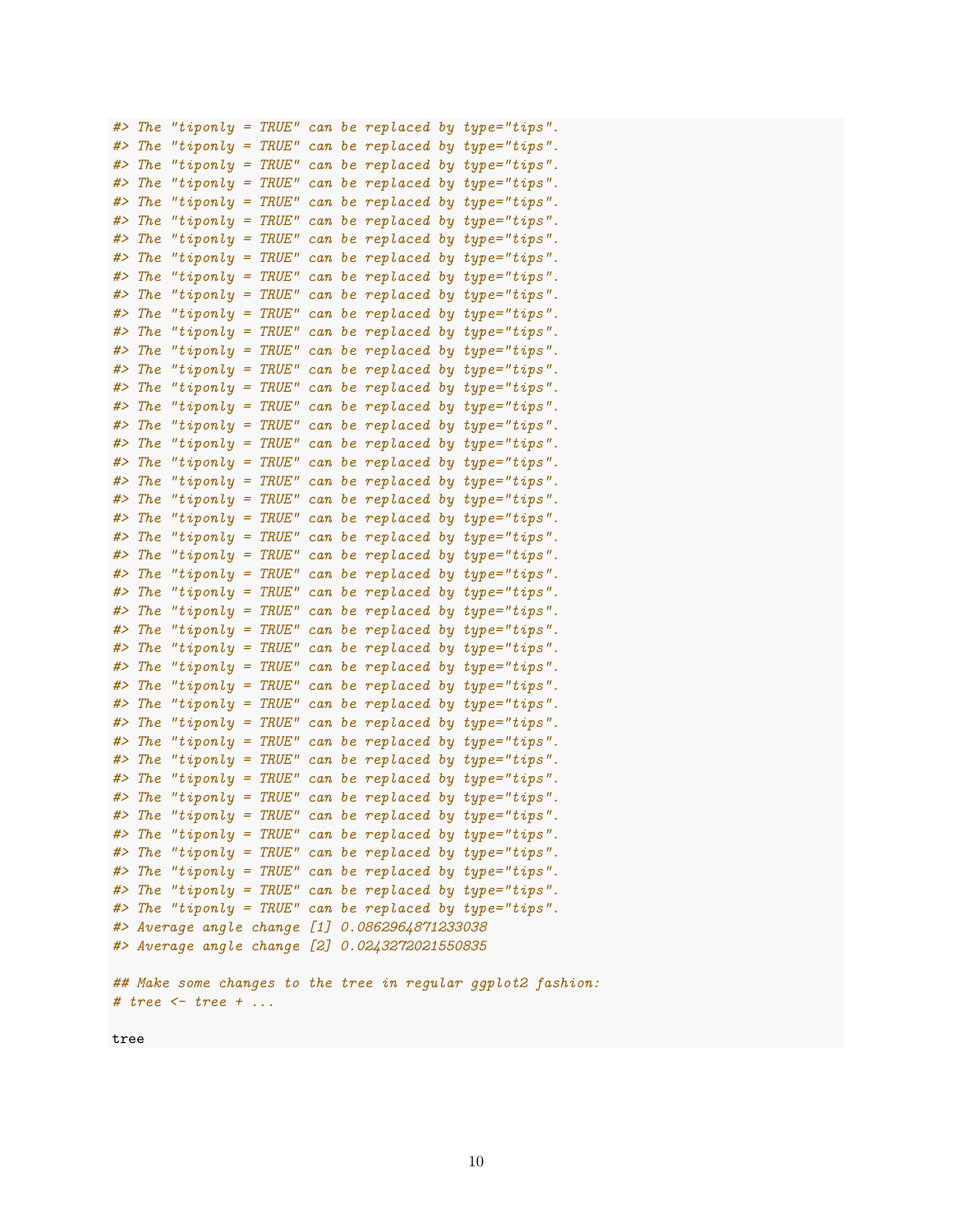

### <span id="page-10-0"></span>**3.2 Using compare\_motifs() and ggtree()**

While motif\_tree() works as a quick and convenient tree-building function, it can be inconvenient when more control is required over tree construction. For this purpose, the following code goes through how exactly motif\_tree() generates trees.

```
library(universalmotif)
library(MotifDb)
library(ggtree)
library(ggplot2)
motifs <- convert_motifs(MotifDb)
motifs <- filter_motifs(motifs, organism = "Athaliana")
motifs <- motifs[sample(seq_along(motifs), 25)]
## Step 1: compare motifs
comparisons <- compare_motifs(motifs, method = "PCC", min.mean.ic = 0,
                              score.strat = "a.mean")
## Step 2: create a "dist" object
# The current metric, PCC, is a similarity metric
comparisons <- 1 - comparisons
comparisons <- as.dist(comparisons)
# We also want to extract names from the dist object to match annotations
labels <- attr(comparisons, "Labels")
```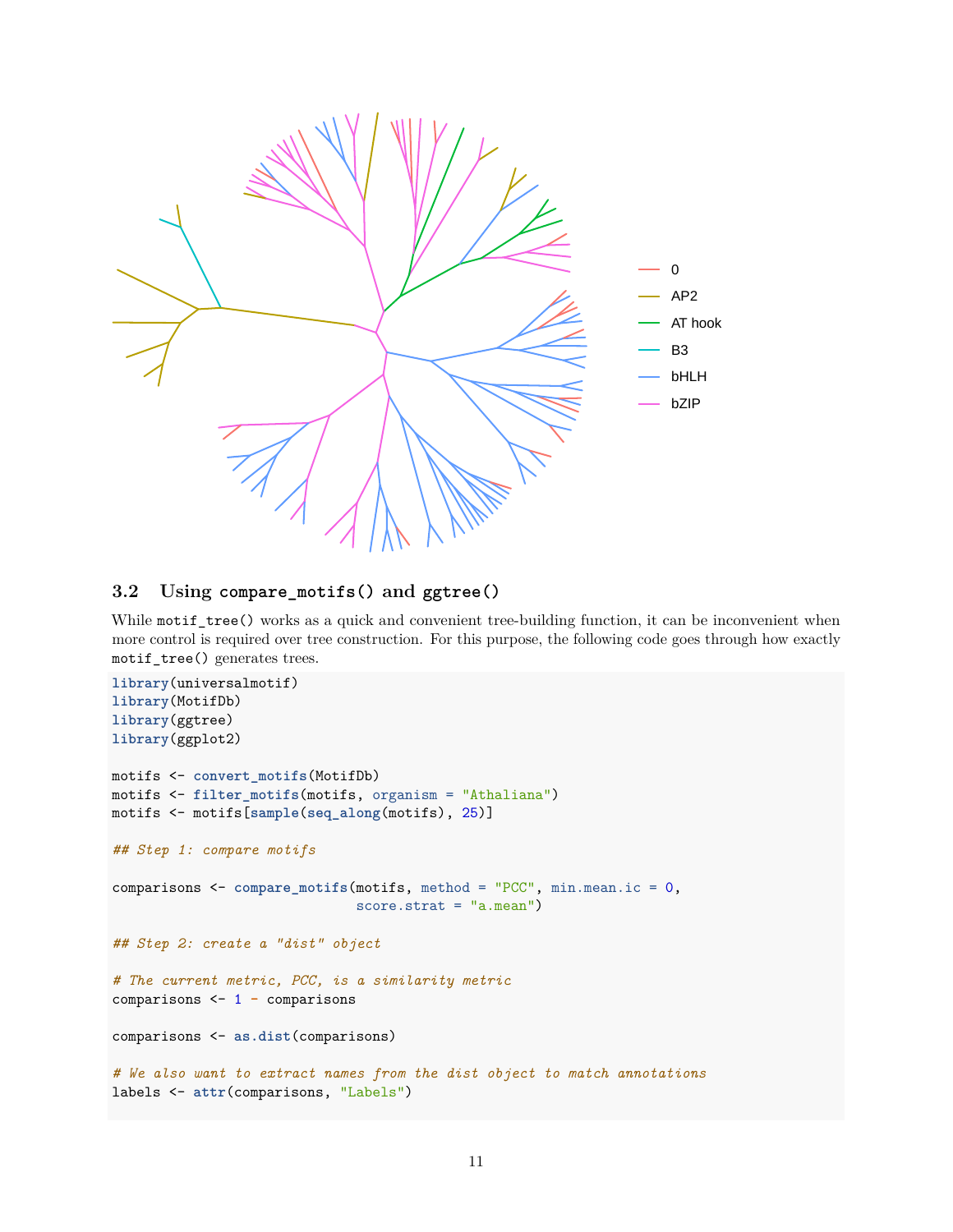```
## Step 3: get the comparisons ready for tree-building
# The R package "ape" provides the necessary "as.phylo" function
comparisons <- ape::as.phylo(hclust(comparisons))
## Step 4: incorporate annotation data to colour tree lines
family <- sapply(motifs, function(x) x["family"])
family.unique <- unique(family)
# We need to create a list with an entry for each family; within each entry
# are the names of the motifs belonging to that family
family.annotations <- list()
for (i in seq_along(family.unique)) {
  family.annotations <- c(family.annotations,
                          list(labels[family %in% family.unique[i]]))
}
names(family.annotations) <- family.unique
# Now add the annotation data:
comparisons <- ggtree::groupOTU(comparisons, family.annotations)
## Step 5: draw the tree
tree <- ggtree(comparisons, aes(colour = group), layout = "rectangular") +
          theme(legend.position = "bottom", legend.title = element_blank())
## Step 6: add additional annotations
# If we wish, we can additional annotations such as tip labelling and size
# Tip labels:
tree <- tree + geom_tiplab()
# Tip size:
tipsize <- data.frame(label = labels,
                      icscore = sapply(motifs, function(x) x["icscore"]))
tree <- tree %<+% tipsize + geom_tippoint(aes(size = icscore))
```
#### <span id="page-11-0"></span>**3.3 Plotting motifs alongside trees**

Unfortunately, the universalmotif package does not provide any function to easily plot motifs as part of trees (as is possible via the motifStack package). However, it can be done (somewhat roughly) by plotting a tree and a set of motifs side by side. In the following example, the cowplot package is used to glue the two plots together, though other packages which perform this function are available.

```
library(universalmotif)
library(MotifDb)
library(cowplot)
## Get our starting set of motifs:
motifs <- convert_motifs(MotifDb[1:10])
```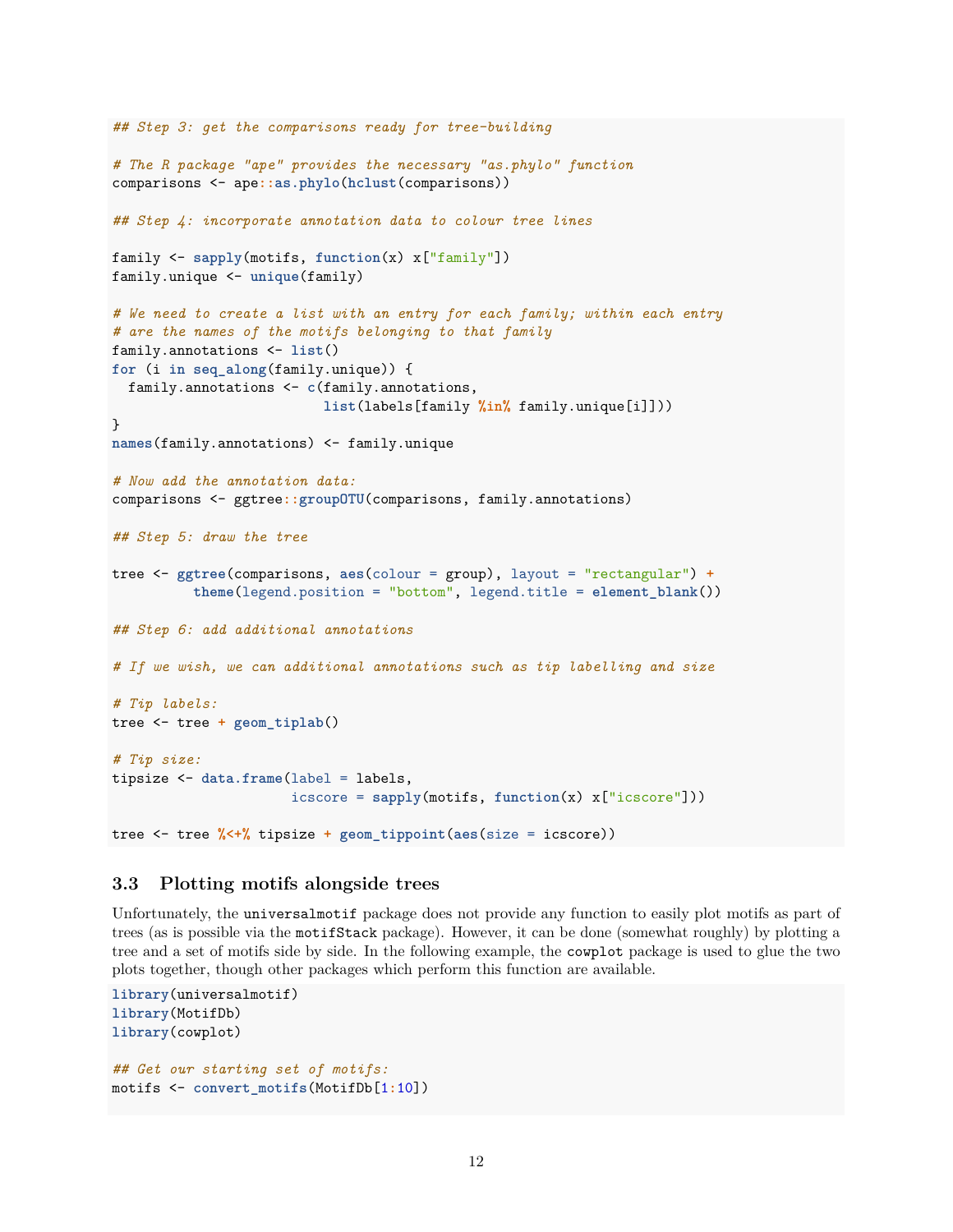```
## Get the tree: make sure it's a horizontal type layout
tree <- motif_tree(motifs, layout = "rectangular", linecol = "none")
## Now, make sure we order our list of motifs to match the order of tips:
mot.names <- sapply(motifs, function(x) x["name"])
names(motifs) <- mot.names
new.order <- tree$data$label[tree$data$isTip]
new.order <- rev(new.order[order(tree$data$y[tree$data$isTip])])
motifs <- motifs[new.order]
## Plot the two together (finessing of margins and positions may be required):
plot_grid(nrow = 1, rel_vidths = c(1, -0.15, 1),tree + xlab(""), NULL,
  view_motifs(motifs, names.pos = "right") +
    ylab(element_blank()) +
    theme(
      axis.line.y = element_blank(),
      axis.ticks.y = element_blank(),
      axis.text.y = element_blank(),
      axis.text = element_text(colour = "white")
    )
\lambda
```


# <span id="page-12-0"></span>**4 Motif P-values**

Motif P-values are not usually discussed outside of the bioinformatics literature, but are actually quite a challenging topic. To illustrate this, consider the following example motif: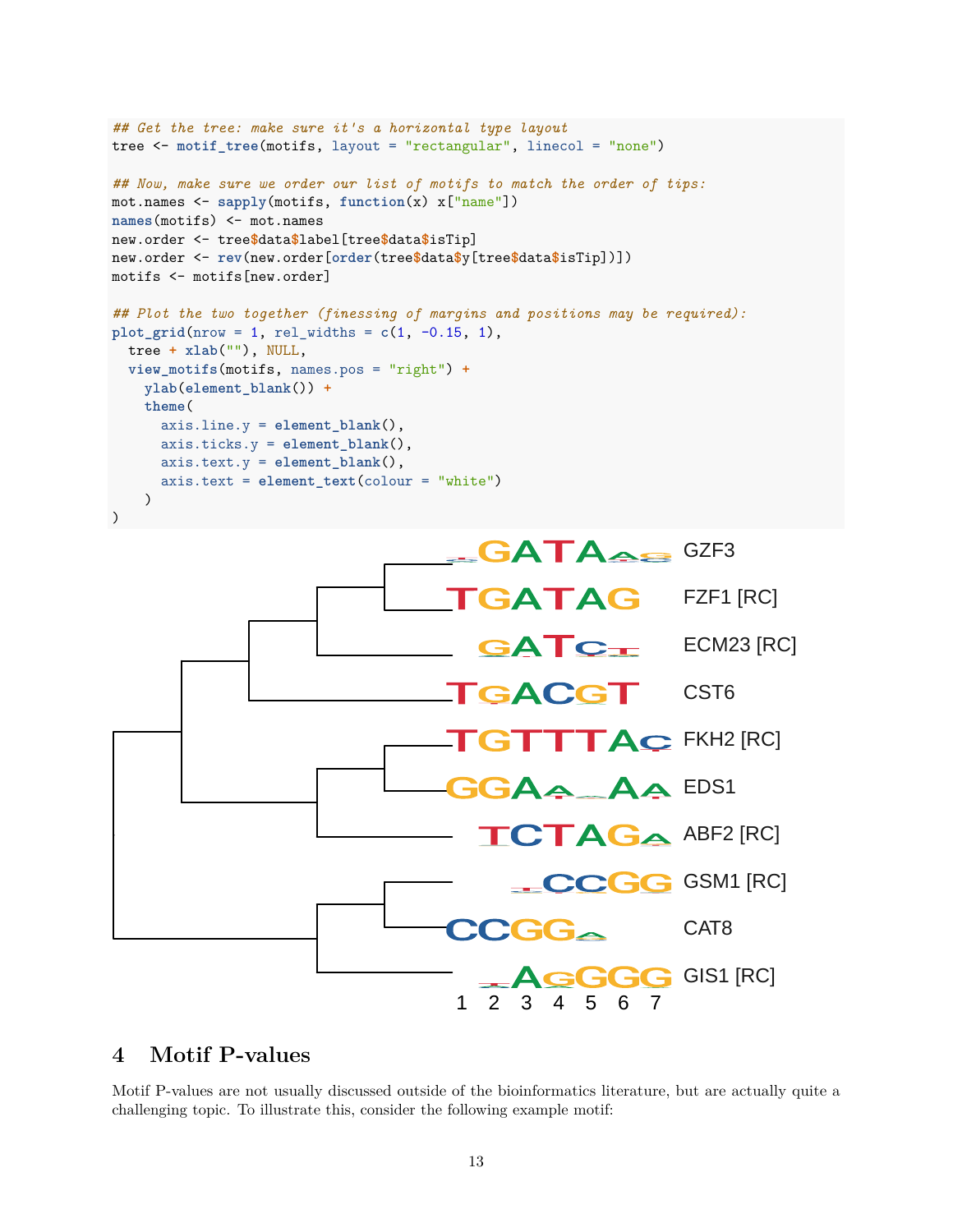```
library(universalmotif)
```

```
m <- matrix(c(0.10,0.27,0.23,0.19,0.29,0.28,0.51,0.12,0.34,0.26,
            0.36,0.29,0.51,0.38,0.23,0.16,0.17,0.21,0.23,0.36,
            0.45,0.05,0.02,0.13,0.27,0.38,0.26,0.38,0.12,0.31,
            0.09,0.40,0.24,0.30,0.21,0.19,0.05,0.30,0.31,0.08),
          byrow = TRUE, nrow = 4)
motif \leq create motif(m, alphabet = "DNA", type = "PWM")
motif
#>
#> Motif name: motif
#> Alphabet: DNA
#> Type: PWM
#> Strands: +-
#> Total IC: 10.03
#> Pseudocount: 0
#> Consensus: SHCNNNRNNV
#>
#> S H C N N N R N N V
#> A -1.32 0.10 -0.12 -0.40 0.21 0.15 1.04 -1.07 0.44 0.04
#> C 0.53 0.20 1.03 0.60 -0.12 -0.66 -0.54 -0.27 -0.12 0.51
#> G 0.85 -2.34 -3.64 -0.94 0.11 0.59 0.07 0.59 -1.06 0.30
#> T -1.47 0.66 -0.06 0.26 -0.25 -0.41 -2.31 0.25 0.31 -1.66
```
Let us then use this motif with scan\_sequences():

```
data(ArabidopsisPromoters)
```

```
res <- scan_sequences(motif, ArabidopsisPromoters, verbose = 0,
 calc.pvals = FALSE, threshold = 0.8, threshold.type = "logodds")
head(res)
#> DataFrame with 6 rows and 13 columns
#> motif motif.i sequence sequence.i start stop score
#> <character> <integer> <character> <integer> <integer> <integer> <numeric>
#> 1 motif 1 AT1G08090 21 925 934 5.301
#> 2 motif 1 AT1G49840 27 980 989 5.292
#> 3 motif 1 AT1G76590 19 848 857 5.869
#> 4 motif 1 AT2G15390 6 337 346 5.643
#> 5 motif 1 AT3G57640 33 174 183 5.510
#> 6 motif 1 AT4G14365 35 799 808 5.637
#> match thresh.score min.score max.score score.pct strand
#> <character> <numeric> <numeric> <numeric> <numeric> <character>
#> 1 CTCCAAAGAA 5.2248 -15.4 6.531 81.1667 +
#> 2 CTCTGGATTC 5.2248 -15.4 6.531 81.0289 +
#> 3 CTCTAGAGAC 5.2248 -15.4 6.531 89.8637 +
#> 4 CCCCGGAGAC 5.2248 -15.4 6.531 86.4033 +
#> 5 GCCCAGATAG 5.2248 -15.4 6.531 84.3669 +
#> 6 CTCCAAAGTC 5.2248 -15.4 6.531 86.3114 +
```
Now let us imagine that we wish to rank these matches by P-value. First, we must calculate the match probabilities:

*## One of the matches was CTCTAGAGAC, with a score of 5.869 (max possible = 6.531)*

bkg <- **get\_bkg**(ArabidopsisPromoters, 1)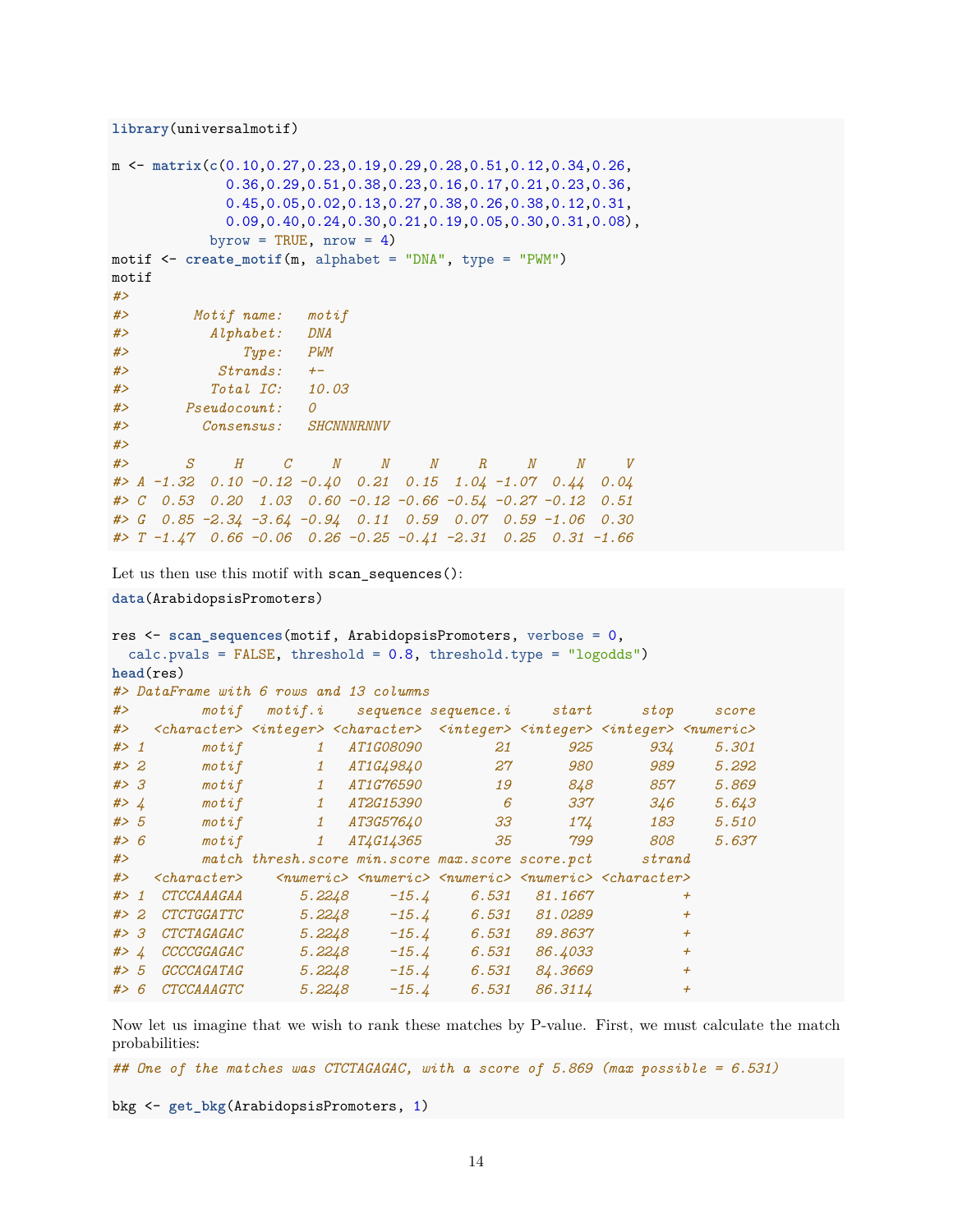```
bkg <- structure(bkg$probability, names = bkg$klet)
bkg
#> A C G T
#> 0.34768 0.16162 0.15166 0.33904
```
Now, use these to calculate the probability of getting CTCTAGAGAC.

```
hit.prob <- bkg["A"]^3 * bkg["C"]^3 * bkg["G"]^2 * bkg["T"]^2
hit.prob <- unname(hit.prob)
hit.prob
#> [1] 4.691032e-07
```
Calculating the probability of a single match was easy, but then comes the challenging part: calculating the probability of all possible matches with a score higher than 5.869, and then summing these. This final sum then represents the probability of finding a match which scores at least 5.869. One way is to list all possible sequence combinations, then filtering based on score; however this "brute force" approach is unreasonable for all but the smallest of motifs.

### <span id="page-14-0"></span>**4.1 The dynamic programming algorithm for calculating P-values and scores**

Instead of trying to find and calculate the probabilities of all matches with a score or higher than the query score, one can use a dynamic programming algorithm to generate a much smaller distribution of probabilities for the possible range of scores using set intervals. This method is implemented by the FIMO tool (Grant, Bailey, and Noble 2011). The theory behind it is also explained in Gupta et al. (2007), though the purpose of the algorithm is for motif comparison instead of motif P-values (however it is the same algorithm). The basic concept will also be briefly explained here.

For each individual position-letter score in the PWM, the chance of getting that score from the respective background probability of that letter is added to the intervals in which getting that specific score could allow the final score to land. Once this probability distribution is generated, it can be converted to a cumulative distribution and re-used for any input P-value/score to output the equivalent score/P-value. For P-value inputs, it finds the specific score interval where the accompanying P-value in the cumulative distribution smaller or equal to it, then reports the score of the previous interval. For score inputs, the scores are rounded to the nearest interval in the cumulative distribution and the accompanying P-value retrieved. The major advantages of this method include only looking for the probabilities of the range of scores with a set interval, cutting down on needing to find the probabilities of all actual possible scores (and thus increasing performance by several orders of magnitude for larger/higher-order motifs), and being able to re-use the distribution for any number of query P-value/scores. Although this method involves rounding off scores to allow a small set interval, in practice in the universalmotif package it offers the same maximum possible level of accuracy as the exhaustive method (described in the next section) as motif PWMs are always internally rounded to a thousandth of a decimal place for speed. This leaves as the only downside the inability to allow non-finite values to exist in the PWM (e.g. from zero-probabilities) since then a known range with set intervals could not possibly be created.

Going back to our example, we can see this in action using the motif pvalue() function:

```
res <- res[1:6, ]
pvals <- motif_pvalue(motif, res$score, bkg.probs = bkg)
res2 <- data.frame(motif=res$motif,match=res$match,pval=pvals)[order(pvals), ]
knitr::kable(res2, digits = 22, row.names = FALSE, format = "markdown")
```

|       | motif match       | pval        |
|-------|-------------------|-------------|
|       | motif CTCTAGAGAC  | 0.001495587 |
|       | motif CCCCGGAGAC  | 0.001947592 |
| motif | <b>CTCCAAAGTC</b> | 0.001962531 |
|       | motif GCCCAGATAG  | 0.002257443 |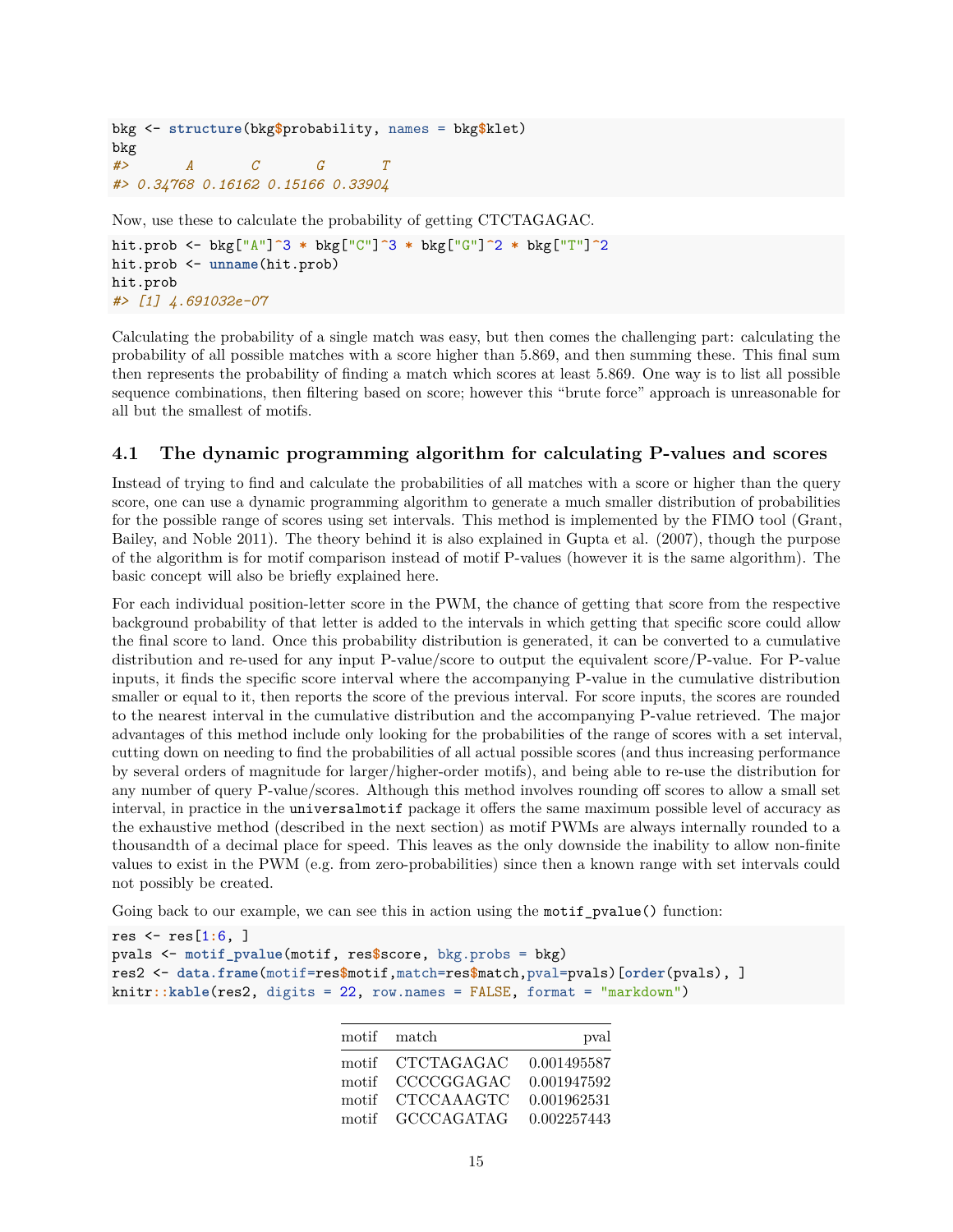| motif match                  | pval        |
|------------------------------|-------------|
| motif CTCCAAAGAA 0.002825922 |             |
| motif CTCTGGATTC             | 0.002852671 |

To illustrate that we can also do the inverse of this calculation:

```
res$score
#> [1] 5.301 5.292 5.869 5.643 5.510 5.637
motif_pvalue(motif, pvalue = pvals, bkg.probs = bkg)
#> [1] 5.301 5.292 5.869 5.643 5.510 5.637
```
You may occasionally see slight errors at the last couple of digits. These are generally unavoidable to the internal rounding mechanisms of the universalmotif package.

Let us consider more examples, such as the following larger motif:

```
data(ArabidopsisMotif)
ArabidopsisMotif
#>
#> Motif name: YTTTYTTTTTYTTTY
#> Alphabet: DNA
#> Type: PPM
#> Strands: +-
#> Total IC: 15.99
#> Pseudocount: 1
#> Consensus: YTYTYTTYTTYTTTY
#> Target sites: 617
#> E-value: 2.5e-87
#>
#> Y T Y T Y T T Y T T Y T T T Y
#> A 0.01 0.00 0.00 0.00 0.00 0.06 0.00 0.01 0.00 0.00 0.02 0.00 0.00 0.00 0.00
#> C 0.30 0.17 0.31 0.01 0.54 0.02 0.24 0.25 0.22 0.04 0.39 0.21 0.16 0.18 0.43
#> G 0.16 0.05 0.03 0.01 0.00 0.02 0.11 0.00 0.04 0.05 0.03 0.01 0.02 0.00 0.11
#> T 0.53 0.78 0.66 0.98 0.45 0.90 0.66 0.74 0.74 0.91 0.55 0.77 0.83 0.82 0.46
```
Using the motif  $range()$  utility, we can get an idea of the possible range of scores:

```
motif_range(ArabidopsisMotif)
#> min max
#> -125.070 18.784
```
We can use these ranges to confirm our cumulative distribution of P-values:

```
(pvals2 <- motif_pvalue(ArabidopsisMotif, score = motif_range(ArabidopsisMotif)))
#> [1] 1.000000e+00 2.143914e-09
```
And again, going back to scores from these P-values:

```
motif_pvalue(ArabidopsisMotif, pvalue = pvals2)
#> [1] -125.070 18.784
```
As a note: if you ever provide scores which are outside the possible ranges, then you will get the following behaviour:

```
motif_pvalue(ArabidopsisMotif, score = c(-200, 100))
#> [1] 1 0
```
We can also use this function for the higher-order multifreq motif representation.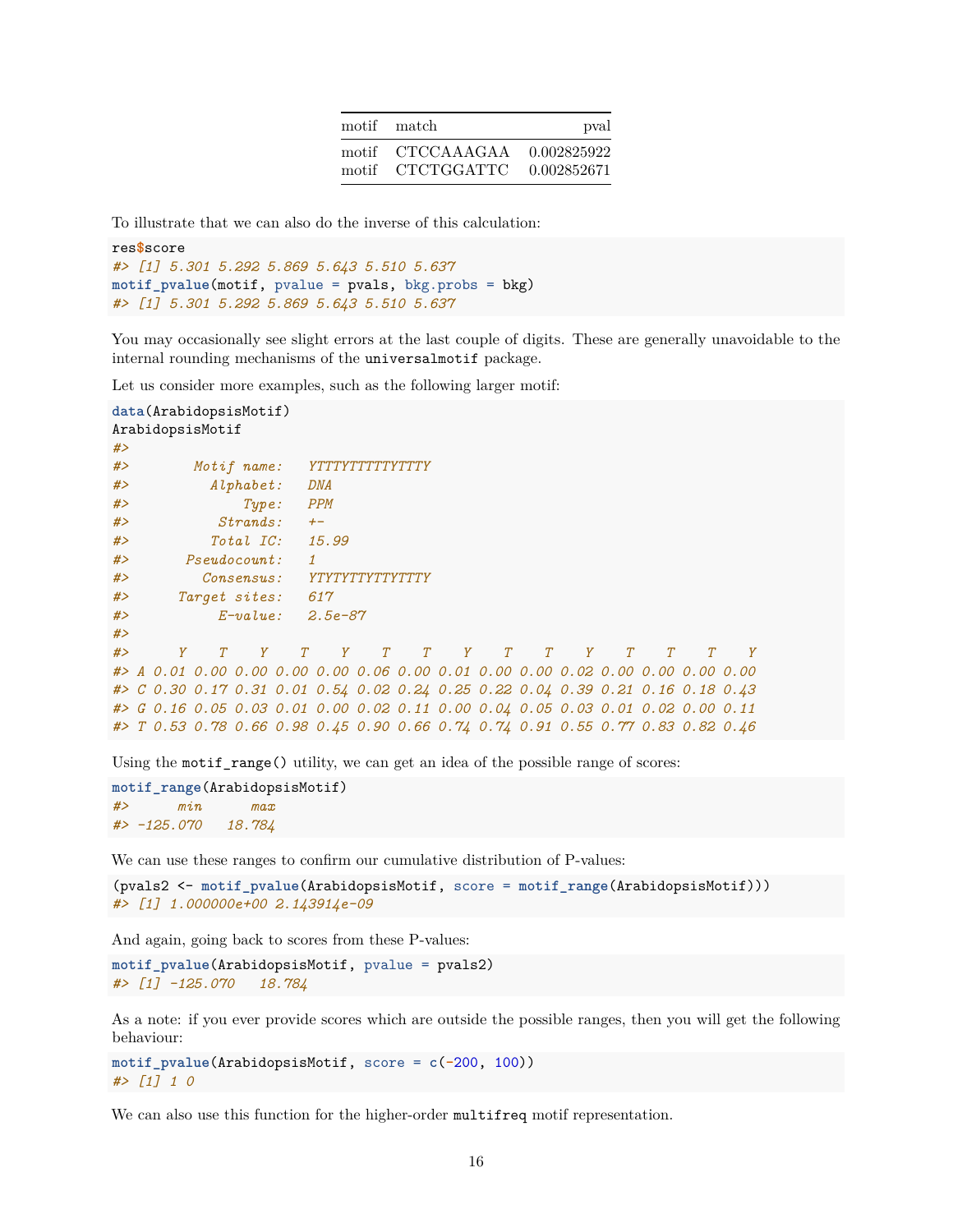```
data(examplemotif2)
examplemotif2["multifreq"]["2"]
#> $`2`
#> 1 2 3 4 5 6
#> AA 0.0 0.5 0.5 0.5 0.0 0
#> AC 0.0 0.0 0.0 0.0 0.5 0
#> AG 0.0 0.0 0.0 0.0 0.0 0
#> AT 0.0 0.0 0.0 0.0 0.0 0
#> CA 0.5 0.0 0.0 0.0 0.0 0
#> CC 0.0 0.0 0.0 0.0 0.0 1
#> CG 0.0 0.0 0.0 0.0 0.0 0
#> CT 0.5 0.0 0.0 0.0 0.0 0
#> GA 0.0 0.0 0.0 0.0 0.0 0
#> GC 0.0 0.0 0.0 0.0 0.0 0
#> GG 0.0 0.0 0.0 0.0 0.0 0
#> GT 0.0 0.0 0.0 0.0 0.0 0
#> TA 0.0 0.0 0.0 0.0 0.0 0
#> TC 0.0 0.0 0.0 0.0 0.5 0
#> TG 0.0 0.0 0.0 0.0 0.0 0
#> TT 0.0 0.5 0.5 0.5 0.0 0
motif range(examplemotif2, use.freq = 2)
#> min max
#> -39.948 18.921
motif_pvalue(examplemotif2, score = 15, use.freq = 2)
#> [1] 1.907349e-06
motif_pvalue(examplemotif2, pvalue = 0.00001, use.freq = 2)
#> [1] 9.276
```
Feel free to use this function with any alphabets, such as amino acid motifs or even made up ones!

```
(m <- create_motif(alphabet = "QWERTY"))
#>
#> Motif name: motif
#> Alphabet: EQRTWY
#> Type: PPM
#> Total IC: 17.95
#> Pseudocount: 0
#>
#> [,1] [,2] [,3] [,4] [,5] [,6] [,7] [,8] [,9] [,10]
#> E 0.07 0.00 0.10 0 0.00 0.00 0.32 0.39 0.06 0.00
#> Q 0.00 0.98 0.85 0 0.00 0.00 0.52 0.00 0.00 0.50
#> R 0.00 0.01 0.00 0 0.00 0.05 0.00 0.32 0.91 0.00
#> T 0.00 0.00 0.00 1 0.10 0.02 0.02 0.02 0.00 0.02
#> W 0.92 0.00 0.05 0 0.81 0.00 0.01 0.00 0.00 0.09
#> Y 0.01 0.01 0.00 0 0.09 0.93 0.13 0.27 0.03 0.39
motif_pvalue(m, pvalue = c(1, 0.1, 0.001, 0.0001, 0.00001))
#> [1] -195.228 -37.159 -2.558 6.391 12.732
```
#### <span id="page-16-0"></span>**4.2 The branch-and-bound algorithm for calculating P-values from scores**

The alternative to the dynamic programming algorithm is to exhaustively find all actual possible hits with a score equal to or greater than the input score. Generally there is no advantage to solving this exhaustively, with the exception that it allows non-finite values to be present (i.e., zero-probability letters which were not pseudocount-adjusted during the calculation of the PWM). A few algorithms have been proposed to make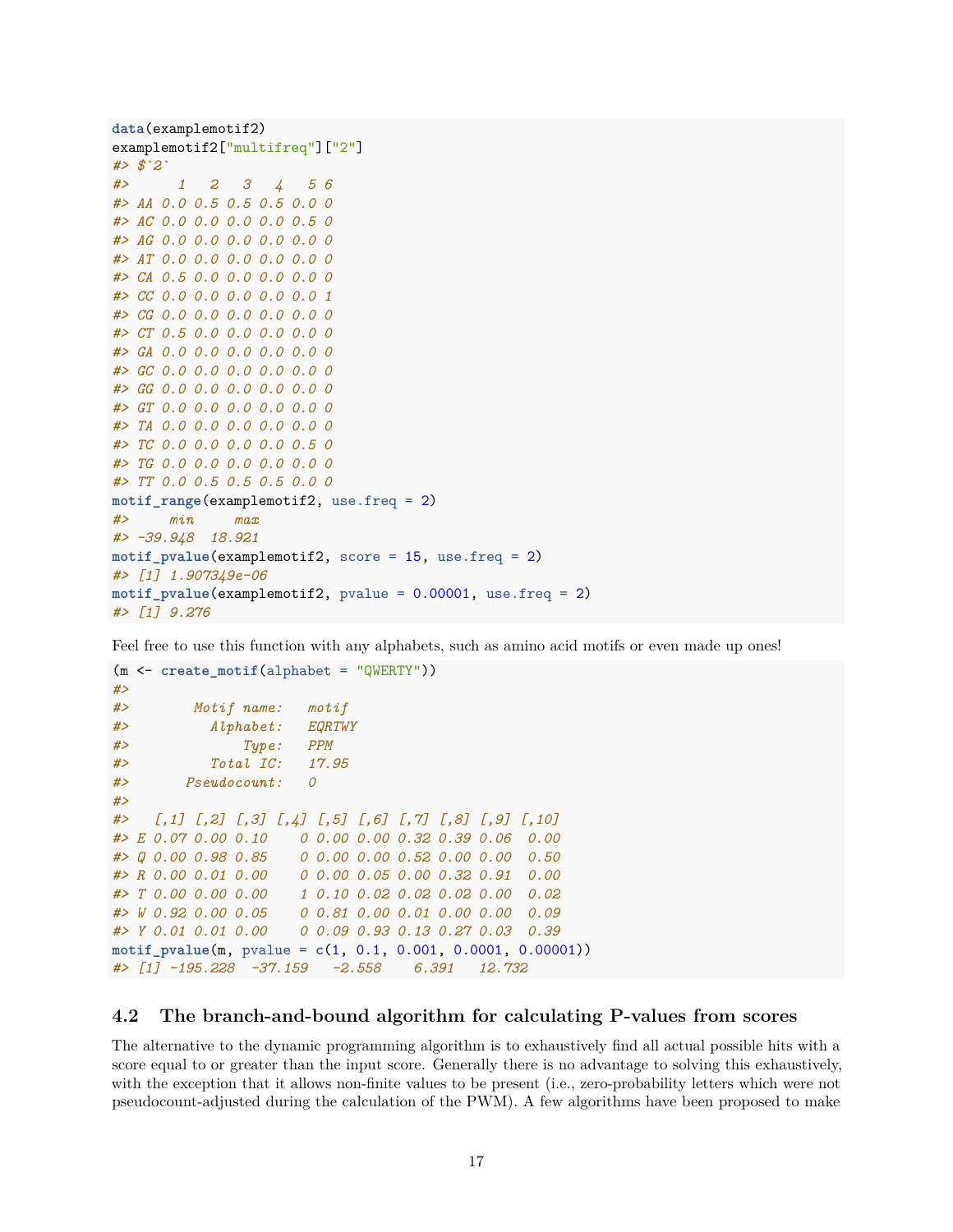solving this problem exhaustively more efficient, but the method adopted by the universalmotif package is that of Luehr, Hartmann, and Söding  $(2012)$  $(2012)$  $(2012)$ . The authors propose using a branch-and-bound<sup>1</sup> algorithm (with a few tricks) alongside a certain approximation. Briefly: motifs are first reorganized so that the highest scoring positions and letters are considered first in the branch-and-bound algorithm. Then, motifs past a certain width (in the original paper, 10) are split in sub-motifs. All possible combinations are found in these sub-motifs using the branch-and-bound algorithm, and P-values calculated for the sub-motifs. Finally, the P-values are combined.

The motif pvalue() function modifies this process slightly by allowing the size of the sub-motifs to be specified via the k parameter; and additionally, whereas the original implementation can only calculate P-values for motifs with a maximum of 17 positions (and motifs can only be split in at most two), the universalmotif implementation allows for any length of motif to be used (and motifs can be split any number of times). Changing k allows one to decide between speed and accuracy; smaller k leads to faster but worse approximations, and larger k leads to slower but better approximations. If k is equal to the width of the motif, then the calculation is *exact*. Is it important to note however that this is is still a computationally intenstive task for larger motifs unless it is broken up into several sub-motifs, though at this point significant accuracy is lost due to the high level of approximation.

Now, let us return to our original example, and this time for the branch-and-bound algorithm set method = "exhaustive":

```
res <- res[1:6, ]
pvals <- motif_pvalue(motif, res$score, bkg.probs = bkg, method = "e")
res2 <- data.frame(motif=res$motif,match=res$match,pval=pvals)[order(pvals), ]
knitr::kable(res2, digits = 22, row.names = FALSE, format = "markdown")
```

| motif | match             | pval        |
|-------|-------------------|-------------|
| motif | CTCTAGAGAC        | 0.001494052 |
| motif | CCCCGGAGAC        | 0.001944162 |
| motif | <b>CTCCAAAGTC</b> | 0.001960741 |
| motif | <b>GCCCAGATAG</b> | 0.002255555 |
| motif | CTCCAAAGAA        | 0.002823098 |
| motif | <b>CTCTGGATTC</b> | 0.002848363 |

The default k in motif\_pvalue() is 8. I have found this to be a good tradeoff between speed and P-value correctness.

To demonstrate the effect that k has on the output P-value, consider the following (and also note that for this motif  $k = 10$  represents an exact calculation):

```
scores <- c(-6, -3, 0, 3, 6)
k <- c(2, 4, 6, 8, 10)
out <- data.frame(k = c(2, 4, 6, 8, 10),
                  score.minus6 = \text{rep}(0, 5),
                  score.minus3 = rep(0, 5),score.0 = \text{rep}(0, 5),
                   score.3 = rep(0, 5),
                  score.6 = rep(0, 5))
for (i in seq_along(scores)) {
  for (j in seq_along(k)) {
    out[j, i + 1] <- motif_pvalue(motif, scores[i], k = k[j], bkg.probs = bkg,
      method = "e")
```
<span id="page-17-0"></span><sup>1</sup>[https://en.wikipedia.org/wiki/Branch\\_and\\_bound](https://en.wikipedia.org/wiki/Branch_and_bound)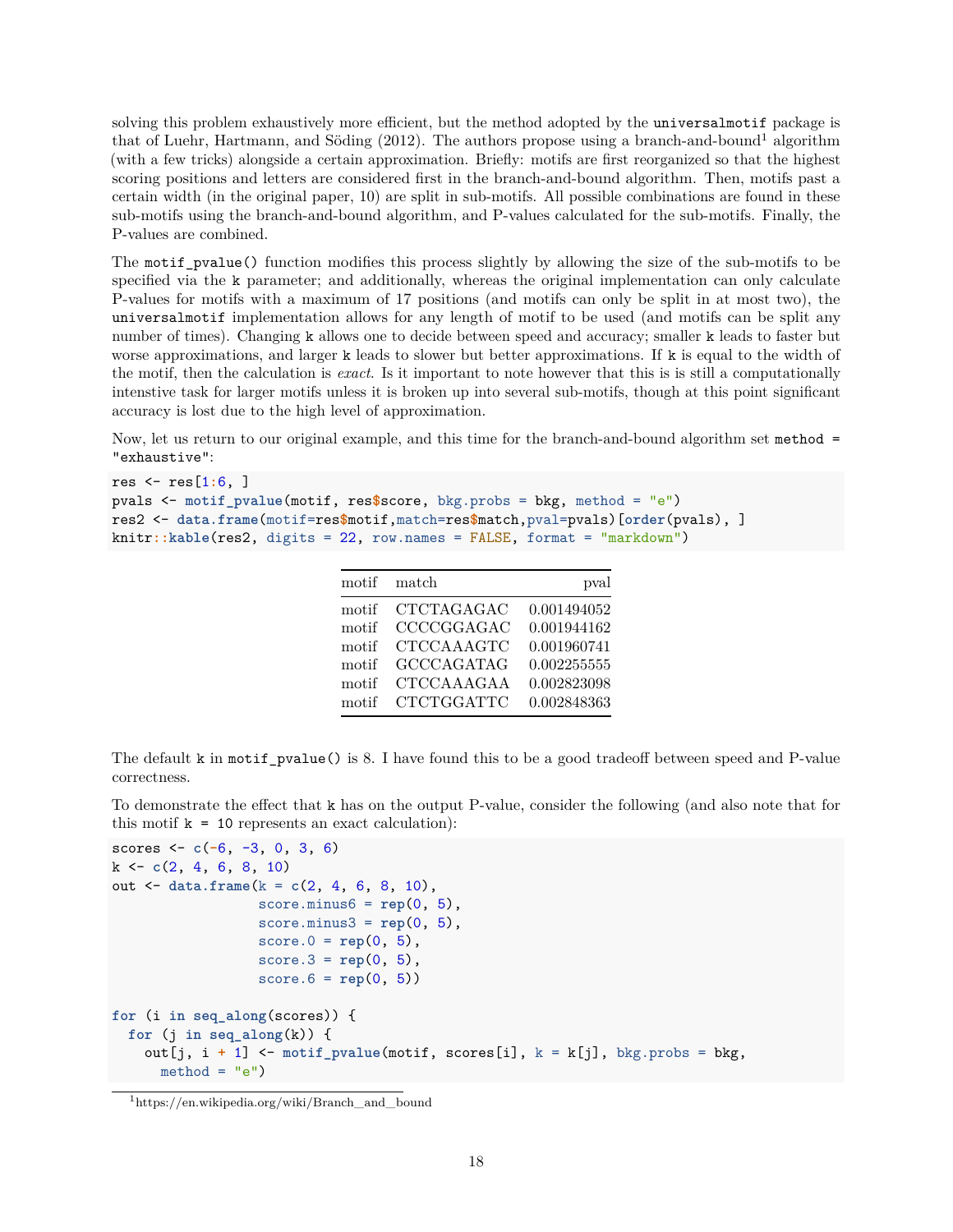| k  | score.minus6 | score.minus3 | score.0   | score.3    | score.6      |
|----|--------------|--------------|-----------|------------|--------------|
| 2  | 0.9692815    | 0.6783292    | 0.2241568 | 0.01809649 | 0.0000000000 |
| 4  | 0.8516271    | 0.4945960    | 0.1581260 | 0.02271134 | 0.0009788176 |
| 6  | 0.7647867    | 0.4298417    | 0.1418337 | 0.02291211 | 0.0012812392 |
| 8  | 0.7647867    | 0.4298417    | 0.1418337 | 0.02291211 | 0.0012812392 |
| 10 | 0.7649169    | 0.4299862    | 0.1419202 | 0.02293202 | 0.0012830021 |

knitr**::kable**(out, format = "markdown", digits = 10)

For this particular motif, while the approximation worsens slightly as k decreases, it is still quite accurate when the number of motif subsets is limited to two. Usually, you should only have to worry about k for longer motifs (such as those sometimes generated by MEME), where the number of sub-motifs increases.

#### <span id="page-18-0"></span>**4.3 The random subsetting algorithm for calculating scores from P-values**

Similarly to calculating P-values, exact scores can be calculated from small motifs, and approximate scores from big motifs using subsetting. When an exact calculation is performed, all possible scores are extracted and a quantile function extracts the appropriate score. For approximate calculations, the overall set of scores are approximate several times by randomly adding up all possible scores from each k subset before a quantile function is used.

Starting from a set of P-values and setting method = "exhaustive":

```
bkg <- c(A=0.25, C=0.25, G=0.25, T=0.25)
pvals <- c(0.1, 0.01, 0.001, 0.0001, 0.00001)
scores <- motif_pvalue(motif, pvalue = pvals, bkg.probs = bkg, k = 10,
 method = "e")scores.approx6 <- motif_pvalue(motif, pvalue = pvals, bkg.probs = bkg, k = 6,
 method = "e")scores.approx8 <- motif_pvalue(motif, pvalue = pvals, bkg.probs = bkg, k = 8,
  method = "e")pvals.exact <- motif_pvalue(motif, score = scores, bkg.probs = bkg, k = 10,
 method = "e")pvals.approx6 <- motif_pvalue(motif, score = scores, bkg.probs = bkg, k = 6,
 method = "e")pvals.approx8 <- motif_pvalue(motif, score = scores, bkg.probs = bkg, k = 8,
 method = "e")res <- data.frame(pvalue = pvals, score = scores,
                  pvalue.exact = pvals.exact,
                  pvalue.k6 = pvals.approx6,
                  pvalue.k8 = pvals.approx8,
                  score.k6 = scores.append,score.k8 = scores.approx8)
knitr::kable(res, format = "markdown", digits = 22)
```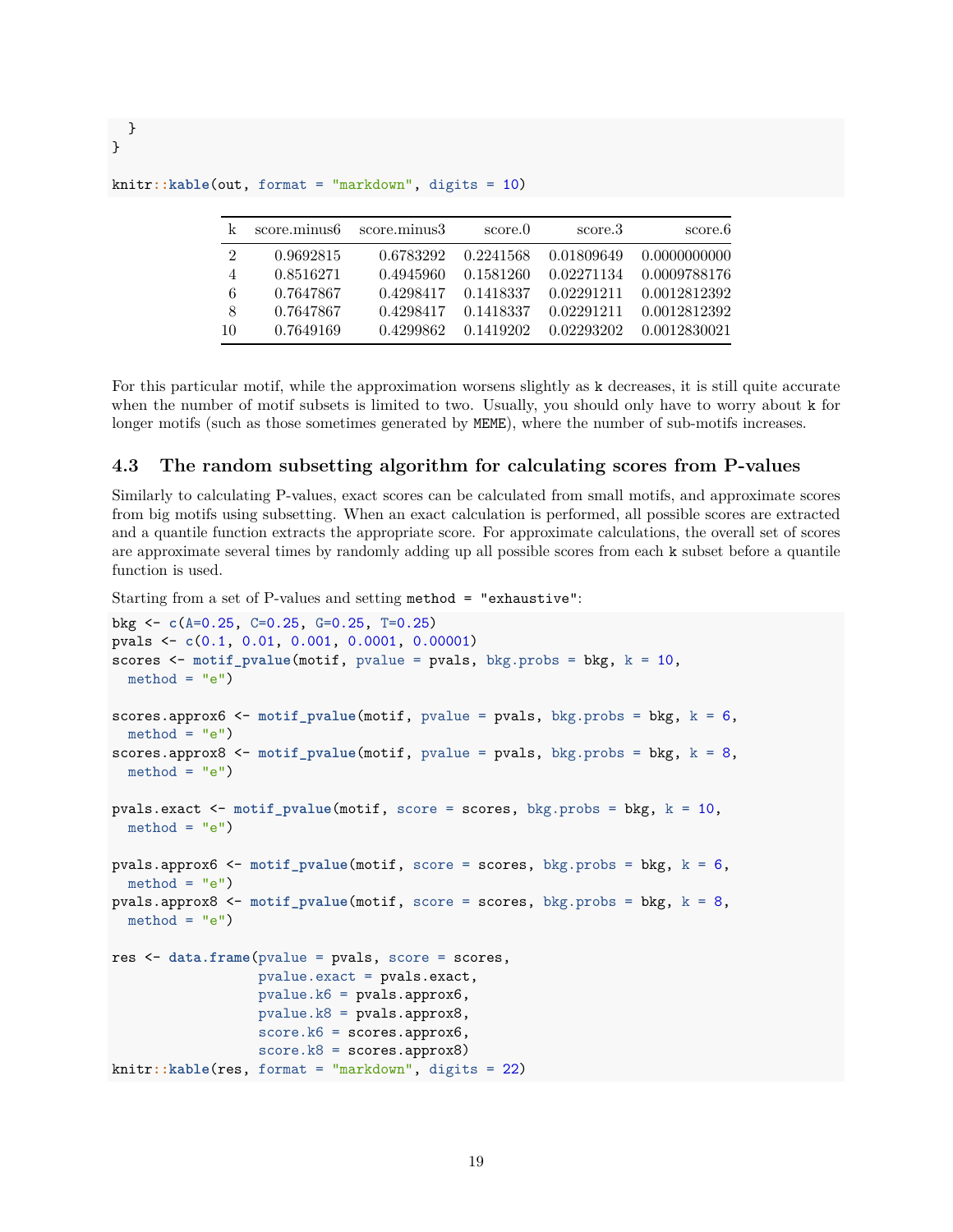| pvalue   | score | pvalue.exact | pvalue.k <sub>6</sub> | pvalue.k8    | score.k6 | score.k8 |
|----------|-------|--------------|-----------------------|--------------|----------|----------|
| $1e-01$  | 1.324 | 1.000299e-01 | 9.995747e-02          | 9.995747e-02 | 1.3047   | 1.3215   |
| $1e-02$  | 3.596 | 1.000309e-02 | 9.991646e-03          | 9.991646e-03 | 3.5733   | 3.5967   |
| $1e-0.3$ | 4.858 | 1.000404e-03 | 9.984970e-04          | 9.984970e-04 | 4.7874   | 4.8566   |
| $1e-04$  | 5.647 | 1.001358e-04 | 9.727478e-05          | 9.727478e-05 | 5.5937   | 5.6322   |
| $1e-0.5$ | 6.182 | 1.049042e-05 | 9.536743e-06          | 9.536743e-06 | 5.4649   | 6.1915   |

Starting from a set of scores:

```
bkg <- c(A=0.25, C=0.25, G=0.25, T=0.25)
scores <- -2:6
pvals <- motif_pvalue(motif, score = scores, bkg.probs = bkg, k = 10,
 method = "e")scores.exact <- motif_pvalue(motif, pvalue = pvals, bkg.probs = bkg, k = 10,
  method = "e")scores.approx6 <- motif_pvalue(motif, pvalue = pvals, bkg.probs = bkg, k = 6,
  method = "e")scores.approx8 <- motif_pvalue(motif, pvalue = pvals, bkg.probs = bkg, k = 8,
 method = "e")pvals.approx6 <- motif_pvalue(motif, score = scores, bkg.probs = bkg, k = 6,
 method = "e")pvals.approx8 <- motif_pvalue(motif, score = scores, bkg.probs = bkg, k = 8,
 method = "e")res <- data.frame(score = scores, pvalue = pvals,
                 pvalue.k6 = pvals.approx6,
                 pvalue.k8 = pvals.approx8,
                 score.exact = scores.exact,
                 score.k6 = scores.append,score.k8 = scores.approx8)
knitr::kable(res, format = "markdown", digits = 22)
```

| score.k8  | score.k <sub>6</sub> | score.exact | pvalue.k8    | pvalue.k <sub>6</sub> | pvalue       | score                       |
|-----------|----------------------|-------------|--------------|-----------------------|--------------|-----------------------------|
| $-1.9996$ | $-2.0027$            | $-2.000$    | 4.625721e-01 | 4.625721e-01          | 4.627047e-01 | $-2$                        |
| $-1.0028$ | $-0.9939$            | $-1.000$    | 3.353453e-01 | 3.353453e-01          | 3.354645e-01 | $-1$                        |
| 0.0006    | $-0.0076$            | 0.000       | 2.184534e-01 | 2.184534e-01          | 2.185555e-01 | $\theta$                    |
| 1.0022    | 0.9956               | 1.000       | 1.243525e-01 | 1.243525e-01          | 1.244183e-01 |                             |
| 1.9986    | 1.9915               | 2.000       | 5.907822e-02 | 5.907822e-02          | 5.911160e-02 | $\mathcal{D}_{\mathcal{L}}$ |
| 2.9926    | 2.9567               | 3.000       | 2.160931e-02 | 2.160931e-02          | 2.163410e-02 | 3                           |
| 4.0089    | 4.0155               | 4.000       | 5.347252e-03 | 5.347252e-03          | 5.360603e-03 | 4                           |
| 4.9762    | 5.1034               | 5.000       | 7.152557e-04 | 7.152557e-04          | 7.162094e-04 | 5                           |
| 6.0273    | 5.5779               | 6.057       | 2.193451e-05 | 2.193451e-05          | 2.193451e-05 | 6                           |
|           |                      |             |              |                       |              |                             |

As you may have noticed, results from exact calculations are not *quite* exact. This is due to the universalmotif package rounding off values internally for speed.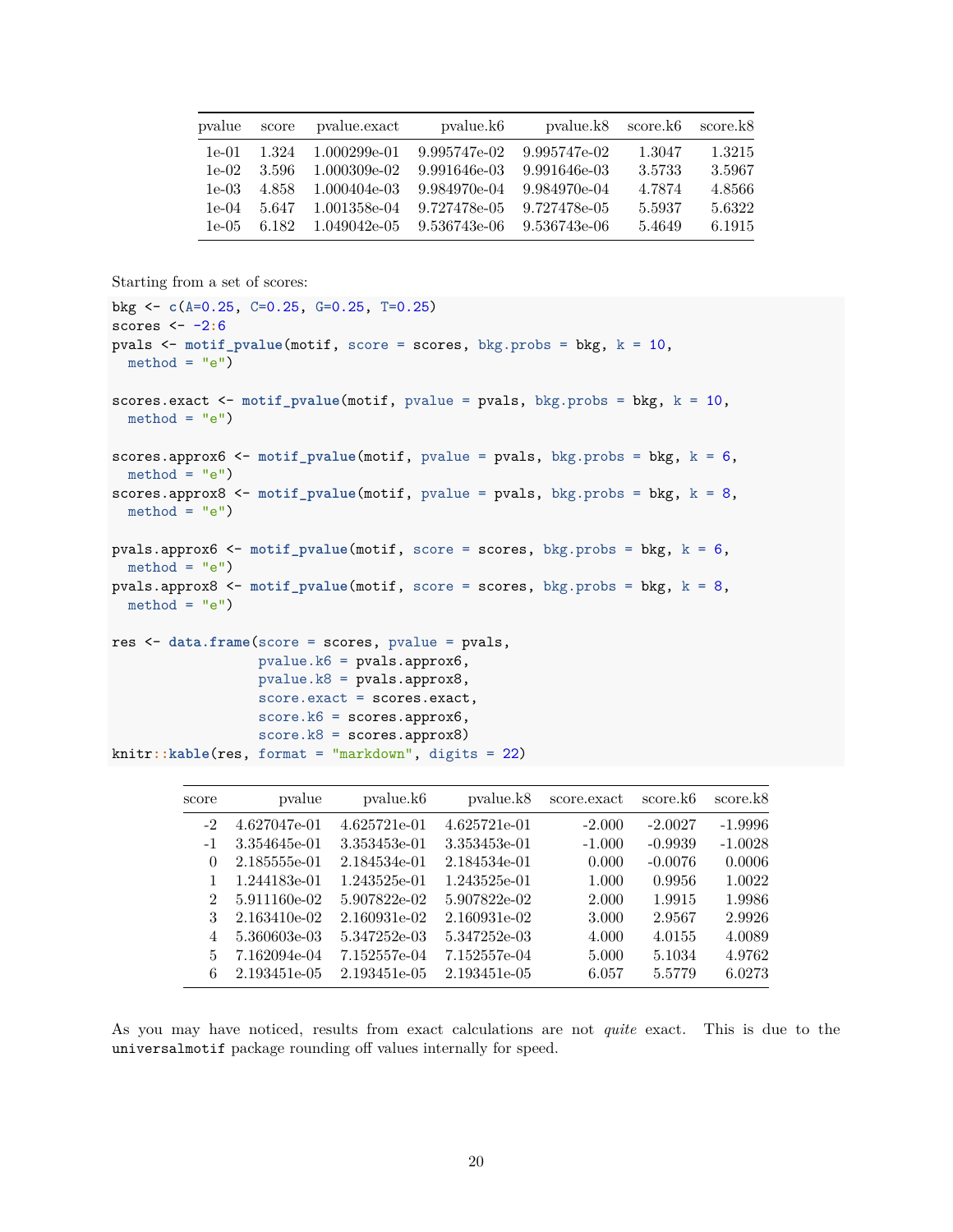## <span id="page-20-0"></span>**Session info**

```
#> R version 4.2.0 RC (2022-04-21 r82226)
#> Platform: x86_64-pc-linux-gnu (64-bit)
#> Running under: Ubuntu 20.04.4 LTS
#>
#> Matrix products: default
#> BLAS: /home/biocbuild/bbs-3.16-bioc/R/lib/libRblas.so
#> LAPACK: /home/biocbuild/bbs-3.16-bioc/R/lib/libRlapack.so
#>
#> locale:
#> [1] LC CTYPE=en US.UTF-8 LC NUMERIC=C
#> [3] LC_TIME=en_GB LC_COLLATE=C
#> [5] LC_MONETARY=en_US.UTF-8 LC_MESSAGES=en_US.UTF-8
#> [7] LC_PAPER=en_US.UTF-8 LC_NAME=C
#> [9] LC ADDRESS=C LC TELEPHONE=C
#> [11] LC_MEASUREMENT=en_US.UTF-8 LC_IDENTIFICATION=C
#>
#> attached base packages:
#> [1] stats4 stats graphics grDevices utils datasets methods
#> [8] base
#>
#> other attached packages:
#> [1] cowplot_1.1.1 dplyr_1.0.9 ggtree_3.5.0
#> [4] ggplot2_3.3.6 MotifDb_1.39.0 GenomicRanges_1.49.0
#> [7] Biostrings_2.65.0 GenomeInfoDb_1.33.3 XVector_0.37.0
#> [10] IRanges_2.31.0 S4Vectors_0.35.0 BiocGenerics_0.43.0
#> [13] universalmotif_1.15.2
#>
#> loaded via a namespace (and not attached):
#> [1] MatrixGenerics_1.9.0 Biobase_2.57.1
#> [3] tidyr_1.2.0 jsonlite_1.8.0
# [5] assertthat 0.2.1 highr 0.9#> [7] yulab.utils_0.0.4 GenomeInfoDbData_1.2.8
#> [9] Rsamtools_2.13.3 yaml_2.3.5
#> [11] pillar_1.7.0 lattice_0.20-45
#> [13] glue_1.6.2 digest_0.6.29
# [15] colorspace 2.0-3 ggfun 0.0.6
#> [17] htmltools_0.5.2 Matrix_1.4-1
#> [19] XML_3.99-0.9 pkgconfig_2.0.3
#> [21] bookdown_0.26 zlibbioc_1.43.0
#> [23] purrr_0.3.4 tidytree_0.3.9
#> [25] patchwork_1.1.1 scales_1.2.0
# [27] ggplotify 0.1.0 BiocParallel 1.31.6#> [29] tibble_3.1.7 generics_0.1.2
#> [31] farver_2.1.0 ellipsis_0.3.2
#> [33] withr_2.5.0 SummarizedExperiment_1.27.1
#> [35] lazyeval_0.2.2 cli_3.3.0
#> [37] splitstackshape_1.4.8 magrittr_2.0.3
#> [39] crayon_1.5.1 evaluate_0.15
#> [41] fansi_1.0.3 nlme_3.1-157
#> [43] MASS_7.3-57 tools_4.2.0
#> [45] data.table_1.14.2 BiocIO_1.7.1
#> [47] lifecycle_1.0.1 matrixStats_0.62.0
```